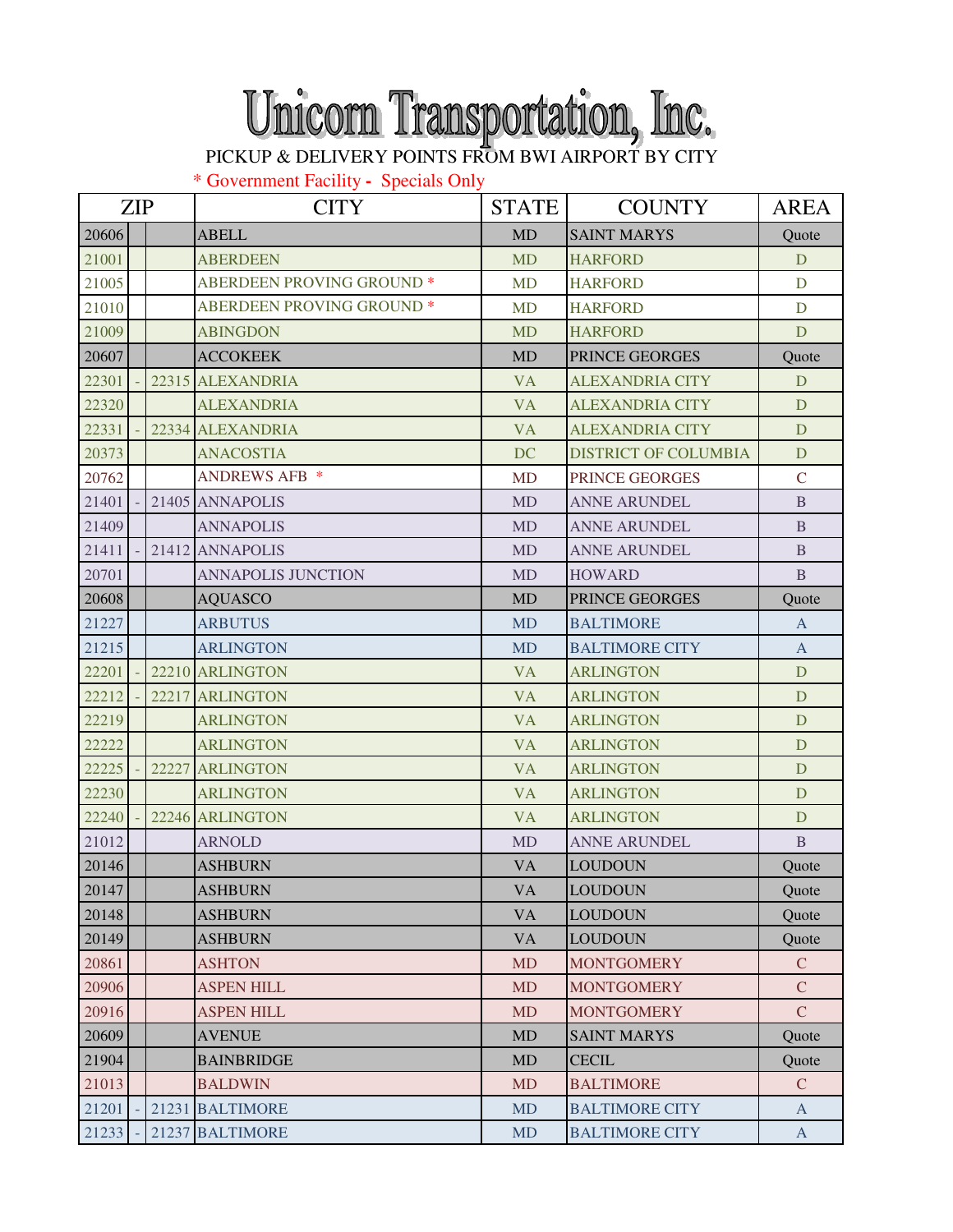| 21239 |  | 21241 BALTIMORE        | <b>MD</b> | <b>BALTIMORE CITY</b>       | A             |
|-------|--|------------------------|-----------|-----------------------------|---------------|
| 21244 |  | <b>BALTIMORE</b>       | <b>MD</b> | <b>BALTIMORE</b>            | A             |
| 21250 |  | 21252 BALTIMORE        | <b>MD</b> | <b>BALTIMORE</b>            | $\mathbf{A}$  |
| 21260 |  | 21261 BALTIMORE        | <b>MD</b> | <b>BALTIMORE</b>            | $\mathbf{A}$  |
| 21263 |  | 21265 BALTIMORE        | <b>MD</b> | <b>BALTIMORE CITY</b>       | A             |
| 21270 |  | <b>BALTIMORE</b>       | <b>MD</b> | <b>BALTIMORE CITY</b>       | A             |
| 21273 |  | 21275 BALTIMORE        | <b>MD</b> | <b>BALTIMORE CITY</b>       | A             |
| 21278 |  | 21290 BALTIMORE        | <b>MD</b> | <b>BALTIMORE CITY</b>       | $\mathbf{A}$  |
| 21297 |  | 21298 BALTIMORE        | <b>MD</b> | <b>BALTIMORE CITY</b>       | $\mathbf{A}$  |
| 21229 |  | <b>BALTIMORE</b>       | <b>MD</b> | <b>BALTIMORE CITY</b>       | A             |
| 21229 |  | <b>BALTIMORE</b>       | <b>MD</b> | <b>BALTIMORE CITY</b>       | A             |
| 20838 |  | <b>BARNESVILLE</b>     | <b>MD</b> | <b>MONTGOMERY</b>           | Quote         |
| 20610 |  | <b>BARSTOW</b>         | <b>MD</b> | <b>CALVERT</b>              | Quote         |
| 20839 |  | <b>BEALLSVILLE</b>     | <b>MD</b> | <b>MONTGOMERY</b>           | Quote         |
| 21014 |  | 21015 BEL AIR          | <b>MD</b> | <b>HARFORD</b>              | D             |
| 20611 |  | <b>BEL ALTON</b>       | <b>MD</b> | <b>CHARLES</b>              | Quote         |
| 21017 |  | <b>BELCAMP</b>         | <b>MD</b> | <b>HARFORD</b>              | $\mathcal{C}$ |
| 20704 |  | 20705 BELTSVILLE       | <b>MD</b> | PRINCE GEORGES              | $\mathcal{C}$ |
| 20612 |  | <b>BENEDICT</b>        | <b>MD</b> | <b>CHARLES</b>              | Quote         |
| 21018 |  | <b>BENSON</b>          | <b>MD</b> | <b>HARFORD</b>              | $\mathcal{C}$ |
| 21120 |  | <b>BENTLEY SPRINGS</b> | <b>MD</b> | <b>BALTIMORE</b>            | Quote         |
| 20740 |  | <b>BERWYN HEIGHTS</b>  | <b>MD</b> | PRINCE GEORGES              | $\mathcal{C}$ |
| 20810 |  | 20811 BETHESDA         | <b>MD</b> | <b>MONTGOMERY</b>           | $\mathcal{C}$ |
| 20813 |  | 20817 BETHESDA         | <b>MD</b> | <b>MONTGOMERY</b>           | $\mathbf C$   |
| 20824 |  | 20825 BETHESDA         | <b>MD</b> | <b>MONTGOMERY</b>           | $\mathbf C$   |
| 20827 |  | <b>BETHESDA</b>        | <b>MD</b> | <b>MONTGOMERY</b>           | $\mathbf C$   |
| 20889 |  | <b>BETHESDA</b>        | <b>MD</b> | <b>MONTGOMERY</b>           | $\mathbf C$   |
| 20892 |  | <b>BETHESDA</b>        | <b>MD</b> | <b>MONTGOMERY</b>           | $\mathbf C$   |
| 20894 |  | <b>BETHESDA</b>        | <b>MD</b> | <b>MONTGOMERY</b>           | $\mathbf C$   |
| 21037 |  | <b>BEVERLEY BEACH</b>  | <b>MD</b> | <b>ANNE ARUNDEL</b>         | $\mathcal{C}$ |
| 20710 |  | <b>BLADENSBURG</b>     | <b>MD</b> | PRINCE GEORGES              | $\mathcal{C}$ |
| 20032 |  | <b>BOLLING AFB *</b>   | DC        | <b>DISTRICT OF COLUMBIA</b> | D             |
| 21020 |  | <b>BORING</b>          | MD        | <b>BALTIMORE</b>            | Quote         |
| 20715 |  | 20721 BOWIE            | <b>MD</b> | PRINCE GEORGES              | $\mathbf{B}$  |
| 20841 |  | <b>BOYDS</b>           | <b>MD</b> | <b>MONTGOMERY</b>           | Quote         |
| 21087 |  | <b>BRADSHAW</b>        | <b>MD</b> | <b>BALTIMORE</b>            | D             |
| 20148 |  | <b>BRAMBLETON</b>      | <b>VA</b> | <b>LOUDOUN</b>              | Quote         |
| 20613 |  | <b>BRANDYWINE</b>      | <b>MD</b> | PRINCE GEORGES              | Quote         |
| 20722 |  | <b>BRENTWOOD</b>       | <b>MD</b> | PRINCE GEORGES              | $\mathcal{C}$ |
| 20862 |  | <b>BRINKLOW</b>        | <b>MD</b> | <b>MONTGOMERY</b>           | $\mathbf C$   |
| 20833 |  | <b>BROOKEVILLE</b>     | <b>MD</b> | <b>MONTGOMERY</b>           | $\mathcal{C}$ |
| 21022 |  | <b>BROOKLANDVILLE</b>  | <b>MD</b> | <b>BALTIMORE</b>            | $\mathcal{C}$ |
| 21225 |  | BROOKLYN/BROOKLYN PARK | MD        | <b>BALTIMORE CITY</b>       | $\mathbf{A}$  |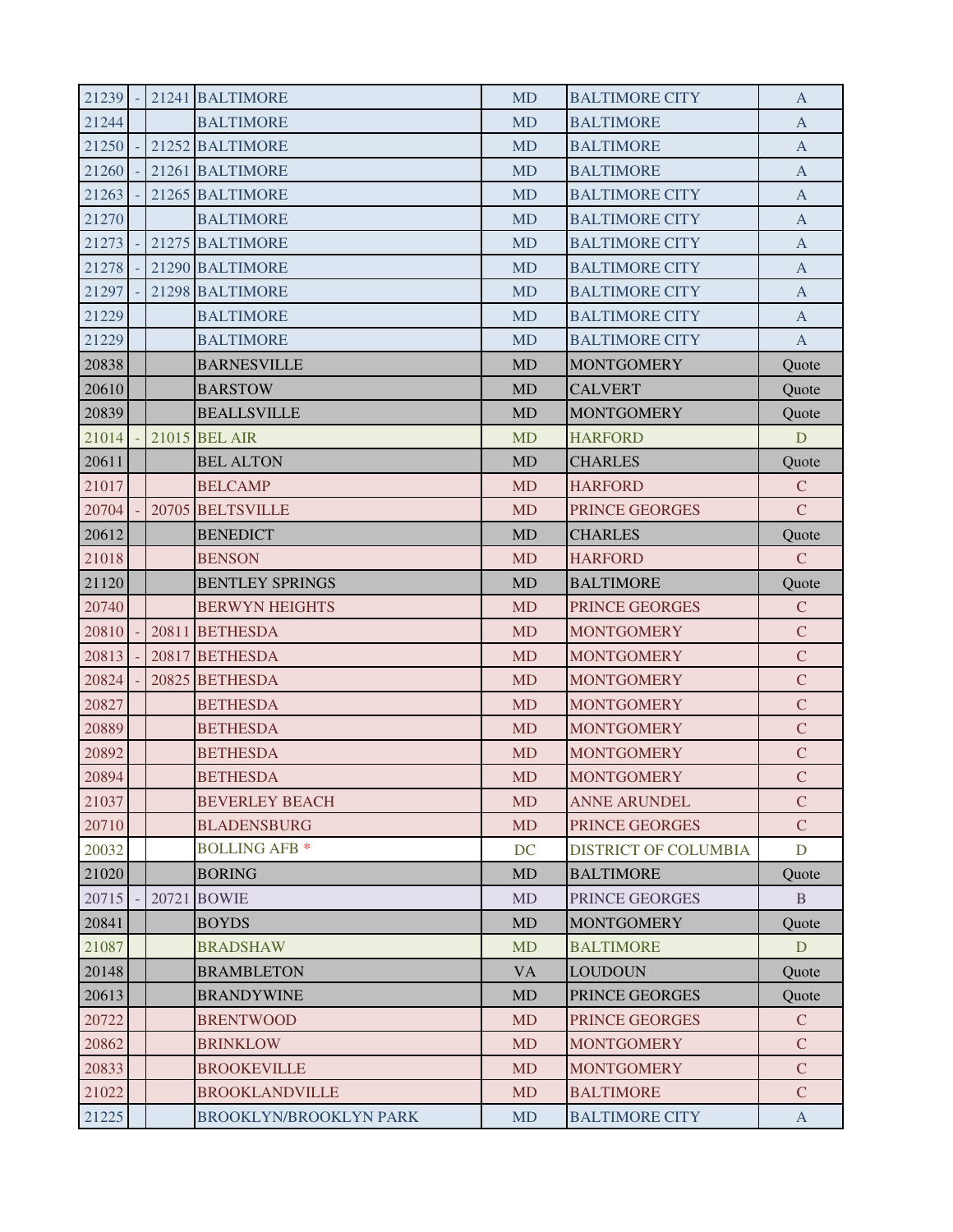| 20615 |  | <b>BROOMES ISLAND</b>    | <b>MD</b> | <b>CALVERT</b>        | Quote         |
|-------|--|--------------------------|-----------|-----------------------|---------------|
| 20616 |  | <b>BRYANS ROAD</b>       | <b>MD</b> | <b>CHARLES</b>        | Quote         |
| 20617 |  | <b>BRYANTOWN</b>         | <b>MD</b> | <b>CHARLES</b>        | Quote         |
| 21717 |  | <b>BUCKEYSTOWN</b>       | MD        | <b>FREDERICK</b>      | Quote         |
| 22009 |  | <b>BURKE</b>             | <b>VA</b> | <b>FAIRFAX</b>        | D             |
| 22015 |  | <b>BURKE</b>             | <b>VA</b> | <b>FAIRFAX</b>        | D             |
| 20866 |  | <b>BURTONSVILLE</b>      | <b>MD</b> | <b>MONTGOMERY</b>     | $\mathcal{C}$ |
| 20618 |  | <b>BUSHWOOD</b>          | MD        | <b>SAINT MARYS</b>    | Quote         |
| 21023 |  | <b>BUTLER</b>            | <b>MD</b> | <b>BALTIMORE</b>      | $\mathcal{C}$ |
| 21240 |  | <b>BWI AIRPORT</b>       | <b>MD</b> | <b>ANNE ARUNDEL</b>   | A             |
| 20818 |  | <b>CABIN JOHN</b>        | <b>MD</b> | <b>MONTGOMERY</b>     | $\mathcal{C}$ |
| 20619 |  | <b>CALIFORNIA</b>        | <b>MD</b> | <b>SAINT MARYS</b>    | Quote         |
| 20620 |  | <b>CALLAWAY</b>          | <b>MD</b> | <b>SAINT MARYS</b>    | Quote         |
| 20705 |  | <b>CALVERTON</b>         | <b>MD</b> | PRINCE GEORGES        | $\mathcal{C}$ |
| 20746 |  | <b>CAMP SPRINGS</b>      | <b>MD</b> | PRINCE GEORGES        | $\mathbf C$   |
| 20748 |  | <b>CAMP SPRINGS</b>      | <b>MD</b> | PRINCE GEORGES        | $\mathbf C$   |
| 21401 |  | <b>CAPE SAINT CLAIRE</b> | <b>MD</b> | <b>ANNE ARUNDEL</b>   | $\mathbf B$   |
| 20731 |  | <b>CAPITOL HEIGHTS</b>   | <b>MD</b> | PRINCE GEORGES        | $\mathbf C$   |
| 20743 |  | <b>CAPITOL HEIGHTS</b>   | <b>MD</b> | PRINCE GEORGES        | $\mathbf C$   |
| 20790 |  | 20791 CAPITOL HEIGHTS    | <b>MD</b> | PRINCE GEORGES        | $\mathbf C$   |
| 20799 |  | <b>CAPITOL HEIGHTS</b>   | <b>MD</b> | PRINCE GEORGES        | $\mathbf C$   |
| 21228 |  | <b>CATONSVILLE</b>       | <b>MD</b> | <b>BALTIMORE</b>      | $\mathbf{A}$  |
| 21720 |  | <b>CAVETOWN</b>          | <b>MD</b> | <b>WASHINGTON</b>     | Quote         |
| 20120 |  | 20122 CENTREVILLE        | <b>VA</b> | <b>FAIRFAX</b>        | D             |
| 20151 |  | 20153 CHANTILLY          | <b>VA</b> | <b>FAIRFAX</b>        | D             |
| 21027 |  | <b>CHASE</b>             | <b>MD</b> | <b>BALTIMORE</b>      | B             |
| 20623 |  | <b>CHELTENHAM</b>        | <b>MD</b> | PRINCE GEORGES        | Quote         |
| 20732 |  | <b>CHESAPEAKE BEACH</b>  | <b>MD</b> | <b>CALVERT</b>        | Quote         |
| 20784 |  | 20785 CHEVERLY           | <b>MD</b> | PRINCE GEORGES        | $\mathcal{C}$ |
| 20815 |  | <b>CHEVY CHASE</b>       | <b>MD</b> | <b>MONTGOMERY</b>     | $\mathcal{C}$ |
| 20825 |  | <b>CHEVY CHASE</b>       | <b>MD</b> | <b>MONTGOMERY</b>     | $\mathcal{C}$ |
| 21916 |  | <b>CHILDS</b>            | <b>MD</b> | <b>CECIL</b>          | Quote         |
| 20782 |  | <b>CHILLUM</b>           | <b>MD</b> | PRINCE GEORGES        | $\mathbf{C}$  |
| 20733 |  | <b>CHURCHTON</b>         | MD        | <b>ANNE ARUNDEL</b>   | Quote         |
| 21028 |  | <b>CHURCHVILLE</b>       | <b>MD</b> | <b>HARFORD</b>        | D             |
| 20871 |  | CLARKSBURG               | <b>MD</b> | <b>MONTGOMERY</b>     | Quote         |
| 21029 |  | <b>CLARKSVILLE</b>       | <b>MD</b> | <b>HOWARD</b>         | $\mathbf C$   |
| 20624 |  | <b>CLEMENTS</b>          | <b>MD</b> | <b>SAINT MARYS</b>    | Quote         |
| 21213 |  | <b>CLIFTON</b>           | <b>MD</b> | <b>BALTIMORE CITY</b> | A             |
| 20735 |  | <b>CLINTON</b>           | <b>MD</b> | PRINCE GEORGES        | D             |
| 20625 |  | <b>COBB ISLAND</b>       | <b>MD</b> | <b>CHARLES</b>        | Quote         |
| 21030 |  | COCKEYSVILLE             | <b>MD</b> | <b>BALTIMORE</b>      | B             |
| 20904 |  | 20905 COLESVILLE         | MD        | <b>MONTGOMERY</b>     | $\mathcal{C}$ |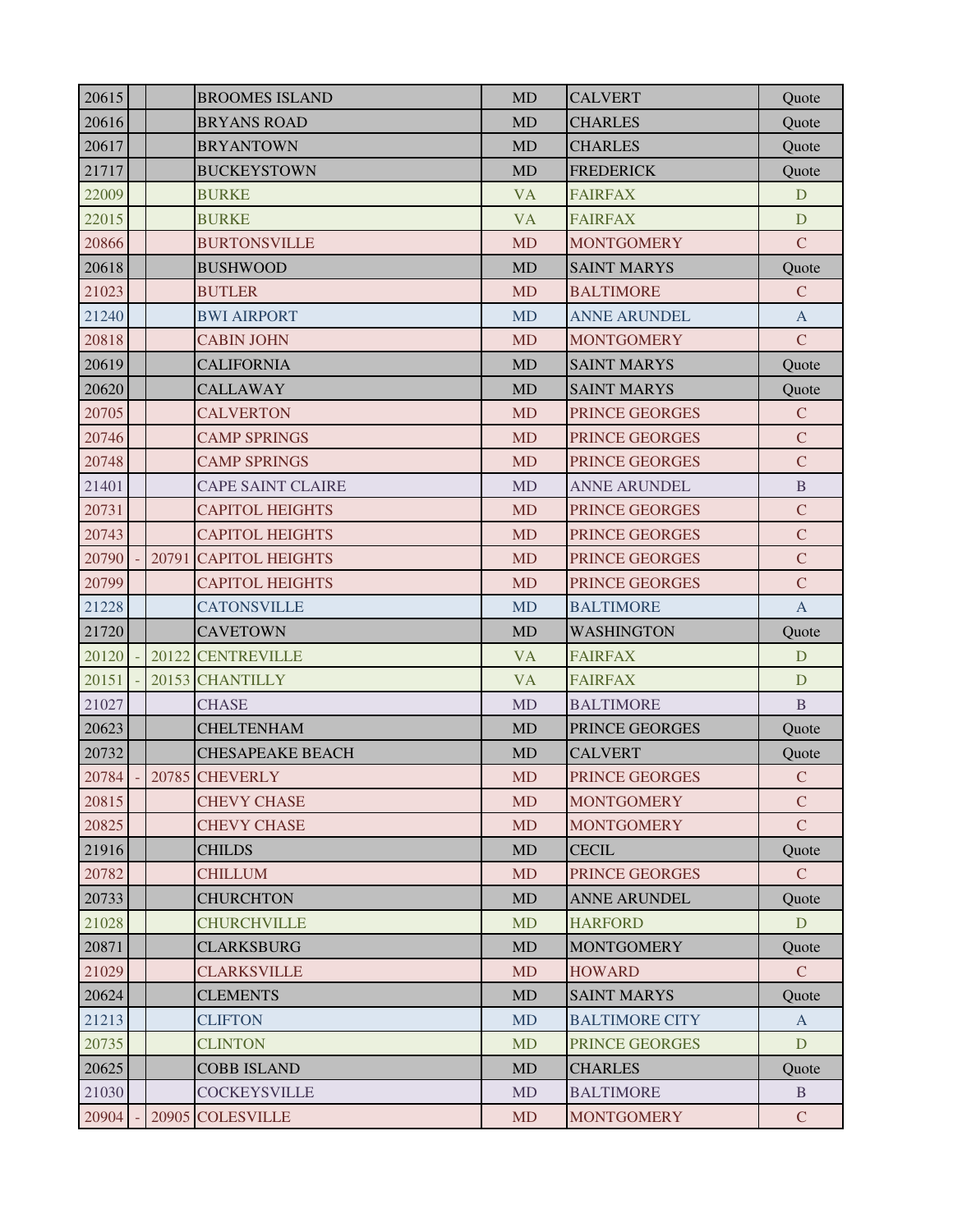| 20914 |  | <b>COLESVILLE</b>           | <b>MD</b> | <b>MONTGOMERY</b>     | $\mathcal{C}$ |
|-------|--|-----------------------------|-----------|-----------------------|---------------|
| 20740 |  | 20742 COLLEGE PARK          | <b>MD</b> | PRINCE GEORGES        | $\mathbf C$   |
| 20722 |  | <b>COLMAR MANOR</b>         | <b>MD</b> | PRINCE GEORGES        | $\mathcal{C}$ |
| 20626 |  | <b>COLTONS POINT</b>        | <b>MD</b> | <b>SAINT MARYS</b>    | Quote         |
| 21044 |  | 21046 COLUMBIA              | <b>MD</b> | <b>HOWARD</b>         | $\mathbf{A}$  |
| 20627 |  | <b>COMPTON</b>              | <b>MD</b> | <b>SAINT MARYS</b>    | Quote         |
| 21918 |  | CONOWINGO                   | <b>MD</b> | <b>CECIL</b>          | Quote         |
| 21723 |  | <b>COOKSVILLE</b>           | <b>MD</b> | <b>HOWARD</b>         | Quote         |
| 20722 |  | <b>COTTAGE CITY</b>         | <b>MD</b> | PRINCE GEORGES        | $\mathbf C$   |
| 21114 |  | <b>CROFTON</b>              | <b>MD</b> | <b>ANNE ARUNDEL</b>   | $\mathbf C$   |
| 21032 |  | <b>CROWNSVILLE</b>          | <b>MD</b> | <b>ANNE ARUNDEL</b>   | $\mathbf C$   |
| 21226 |  | <b>CURTIS BAY</b>           | <b>MD</b> | <b>BALTIMORE CITY</b> | $\mathbf{A}$  |
| 20872 |  | <b>DAMASCUS</b>             | <b>MD</b> | <b>MONTGOMERY</b>     | Quote         |
| 20628 |  | <b>DAMERON</b>              | <b>MD</b> | <b>SAINT MARYS</b>    | Quote         |
| 21043 |  | <b>DANIELS</b>              | <b>MD</b> | <b>HOWARD</b>         | $\mathbf{A}$  |
| 20678 |  | <b>DARES BEACH</b>          | <b>MD</b> | <b>CALVERT</b>        | Quote         |
| 21034 |  | <b>DARLINGTON</b>           | <b>MD</b> | <b>HARFORD</b>        | Quote         |
| 20874 |  | <b>DARNESTOWN</b>           | <b>MD</b> | <b>MONTGOMERY</b>     | Quote         |
| 20878 |  | <b>DARNESTOWN</b>           | <b>MD</b> | <b>MONTGOMERY</b>     | Quote         |
| 21035 |  | <b>DAVIDSONVILLE</b>        | <b>MD</b> | <b>ANNE ARUNDEL</b>   | $\mathbf C$   |
| 21036 |  | <b>DAYTON</b>               | <b>MD</b> | <b>HOWARD</b>         | $\mathbf{A}$  |
| 20751 |  | <b>DEALE</b>                | <b>MD</b> | <b>ANNE ARUNDEL</b>   | Quote         |
| 20646 |  | <b>DENTSVILLE</b>           | <b>MD</b> | <b>CHARLES</b>        | Quote         |
| 20855 |  | <b>DERWOOD</b>              | <b>MD</b> | <b>MONTGOMERY</b>     | $\mathbf C$   |
| 20588 |  | <b>DHS</b>                  | <b>MD</b> | <b>HOWARD</b>         | $\mathsf{C}$  |
| 20842 |  | <b>DICKERSON</b>            | <b>MD</b> | <b>MONTGOMERY</b>     | Quote         |
| 20747 |  | <b>DISTRICT HEIGHTS</b>     | <b>MD</b> | PRINCE GEORGES        | $\mathsf{C}$  |
| 20753 |  | <b>DISTRICT HEIGHTS</b>     | <b>MD</b> | PRINCE GEORGES        | $\mathcal{C}$ |
| 20629 |  | <b>DOWELL</b>               | <b>MD</b> | <b>CALVERT</b>        | Ouote         |
| 21202 |  | <b>DOWNTOWN CENTER CITY</b> | <b>MD</b> | <b>BALTIMORE CITY</b> | $\mathbf{A}$  |
| 20630 |  | <b>DRAYDEN</b>              | <b>MD</b> | <b>SAINT MARYS</b>    | Quote         |
| 21217 |  | DRUID HILL                  | <b>MD</b> | <b>BALTIMORE CITY</b> | $\mathbf{A}$  |
| 20101 |  | <b>20104 DULLES</b>         | <b>VA</b> | <b>LOUDOUN</b>        | D             |
| 20166 |  | <b>DULLES</b>               | <b>VA</b> | <b>LOUDOUN</b>        | D             |
| 20189 |  | <b>DULLES</b>               | <b>VA</b> | <b>LOUDOUN</b>        | D             |
| 21222 |  | <b>DUNDALK</b>              | <b>MD</b> | <b>BALTIMORE</b>      | $\mathbf{A}$  |
| 20754 |  | <b>DUNKIRK</b>              | MD        | <b>CALVERT</b>        | Quote         |
| 21403 |  | <b>EASTPORT</b>             | <b>MD</b> | <b>ANNE ARUNDEL</b>   | B             |
| 21219 |  | <b>EDGEMERE</b>             | <b>MD</b> | <b>BALTIMORE</b>      | $\mathbf{A}$  |
| 21037 |  | <b>EDGEWATER</b>            | MD        | <b>ANNE ARUNDEL</b>   | $\mathbf C$   |
| 21037 |  | <b>EDGEWATER BEACH</b>      | <b>MD</b> | <b>ANNE ARUNDEL</b>   | $\mathcal{C}$ |
| 21040 |  | <b>EDGEWOOD</b>             | <b>MD</b> | <b>HARFORD</b>        | $\mathbf C$   |
| 21784 |  | <b>ELDERSBURG</b>           | MD        | <b>CARROLL</b>        | $\mathbf C$   |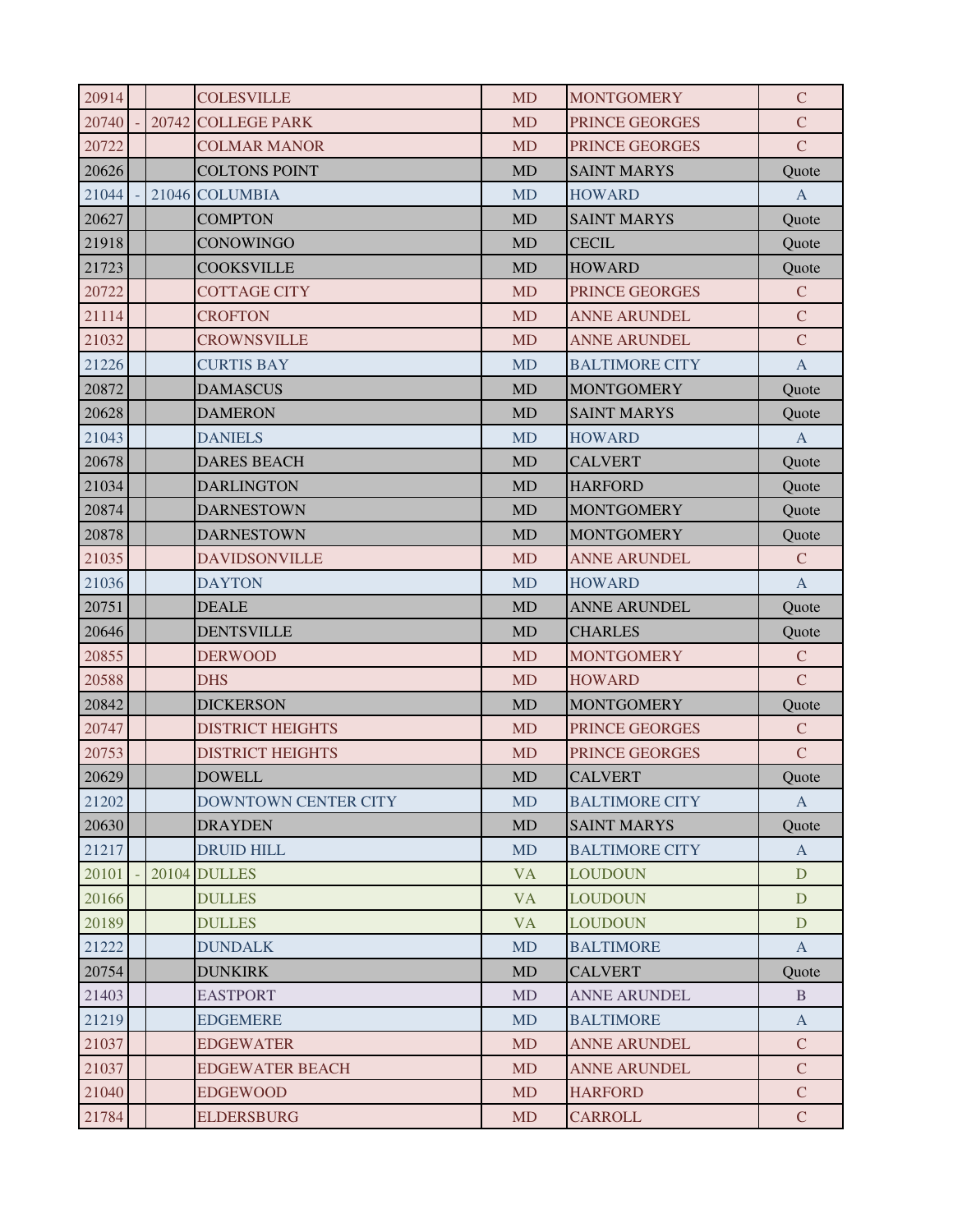| 21920 |  | <b>ELK MILLS</b>         | <b>MD</b> | <b>CECIL</b>                | Ouote         |
|-------|--|--------------------------|-----------|-----------------------------|---------------|
| 21075 |  | <b>ELKRIDGE</b>          | <b>MD</b> | <b>HOWARD</b>               | $\mathbf{A}$  |
| 21921 |  | 21922 ELKTON             | <b>MD</b> | <b>CECIL</b>                | Quote         |
| 21041 |  | 21043 ELLICOTT CITY      | <b>MD</b> | <b>HOWARD</b>               | $\mathbf{A}$  |
| 21221 |  | <b>ESSEX</b>             | <b>MD</b> | <b>BALTIMORE</b>            | $\mathbf{A}$  |
| 21260 |  | 21261 ESSEX              | <b>MD</b> | <b>BALTIMORE</b>            | A             |
| 20151 |  | 21053 FAIRFAX            | <b>VA</b> | <b>FAIRFAX</b>              | D             |
| 22030 |  | 22039 FAIRFAX            | <b>VA</b> | <b>FAIRFAX</b>              | D             |
| 20743 |  | <b>FAIRMOUNT HEIGHTS</b> | <b>MD</b> | PRINCE GEORGES              | $\mathbf C$   |
| 22040 |  | 22044 FALLS CHURCH       | <b>VA</b> | <b>FALLS CHURCH CITY</b>    | D             |
| 22046 |  | <b>FALLS CHURCH</b>      | <b>VA</b> | <b>FALLS CHURCH CITY</b>    | D             |
| 21047 |  | <b>FALLSTON</b>          | <b>MD</b> | <b>HARFORD</b>              | D             |
| 20632 |  | <b>FAULKNER</b>          | <b>MD</b> | <b>CHARLES</b>              | Quote         |
| 21048 |  | <b>FINKSBURG</b>         | <b>MD</b> | <b>CARROLL</b>              | $\mathcal{C}$ |
| 20745 |  | <b>FOREST HEIGHTS</b>    | <b>MD</b> | PRINCE GEORGES              | $\mathbf C$   |
| 21050 |  | <b>FOREST HILL</b>       | <b>MD</b> | <b>HARFORD</b>              | D             |
| 20747 |  | <b>FORESTVILLE</b>       | <b>MD</b> | PRINCE GEORGES              | D             |
| 21051 |  | <b>FORK</b>              | <b>MD</b> | <b>BALTIMORE</b>            | $\mathsf{C}$  |
| 21702 |  | <b>FORT DETRICK</b>      | <b>MD</b> | <b>FREDERICK</b>            | Quote         |
| 20755 |  | FORT GEORGE G MEADE *    | <b>MD</b> | <b>ANNE ARUNDEL</b>         | $\mathbf B$   |
| 21052 |  | <b>FORT HOWARD</b>       | <b>MD</b> | <b>BALTIMORE</b>            | B             |
| 20024 |  | <b>FORT MCNAIR</b>       | DC        | <b>DISTRICT OF COLUMBIA</b> | D             |
| 20744 |  | FORT WASHINGTON          | <b>MD</b> | PRINCE GEORGES              | Quote         |
| 20749 |  | <b>FORT WASHINGTON</b>   | <b>MD</b> | PRINCE GEORGES              | Quote         |
| 21155 |  | <b>FOWBELSBURG</b>       | <b>MD</b> | <b>BALTIMORE</b>            | $\mathbf C$   |
| 21223 |  | <b>FRANKLIN</b>          | <b>MD</b> | <b>BALTIMORE CITY</b>       | $\mathbf{A}$  |
| 21701 |  | 21705 FREDERICK          | <b>MD</b> | <b>FREDERICK</b>            | Quote         |
| 21709 |  | <b>FREDERICK</b>         | <b>MD</b> | <b>FREDERICK</b>            | Quote         |
| 21053 |  | <b>FREELAND</b>          | MD        | <b>BALTIMORE</b>            | Quote         |
| 20758 |  | <b>FRIENDSHIP</b>        | <b>MD</b> | <b>ANNE ARUNDEL</b>         | Quote         |
| 20759 |  | <b>FULTON</b>            | <b>MD</b> | <b>HOWARD</b>               | B             |
| 21784 |  | <b>GAITHER</b>           | <b>MD</b> | <b>CARROLL</b>              | $\mathcal{C}$ |
| 20877 |  | 20879 GAITHERSBURG       | <b>MD</b> | <b>MONTGOMERY</b>           | $\mathbf C$   |
| 20882 |  | 20886 GAITHERSBURG       | <b>MD</b> | <b>MONTGOMERY</b>           | $\mathbf C$   |
| 20898 |  | 20899 GAITHERSBURG       | <b>MD</b> | <b>MONTGOMERY</b>           | $\mathbf C$   |
| 20765 |  | <b>GALESVILLE</b>        | <b>MD</b> | <b>ANNE ARUNDEL</b>         | Quote         |
| 21054 |  | <b>GAMBRILLS</b>         | <b>MD</b> | <b>ANNE ARUNDEL</b>         | B             |
| 20896 |  | <b>GARRETT PARK</b>      | <b>MD</b> | <b>MONTGOMERY</b>           | $\mathsf{C}$  |
| 21117 |  | <b>GARRISON</b>          | <b>MD</b> | <b>BALTIMORE</b>            | B             |
| 20874 |  | 20876 GERMANTOWN         | <b>MD</b> | <b>MONTGOMERY</b>           | $\mathbf C$   |
| 21056 |  | <b>GIBSON ISLAND</b>     | <b>MD</b> | <b>ANNE ARUNDEL</b>         | $\mathbf C$   |
| 21057 |  | <b>GLEN ARM</b>          | <b>MD</b> | <b>BALTIMORE</b>            | B             |
| 21060 |  | 21062 GLEN BURNIE        | MD        | <b>ANNE ARUNDEL</b>         | $\mathbf{A}$  |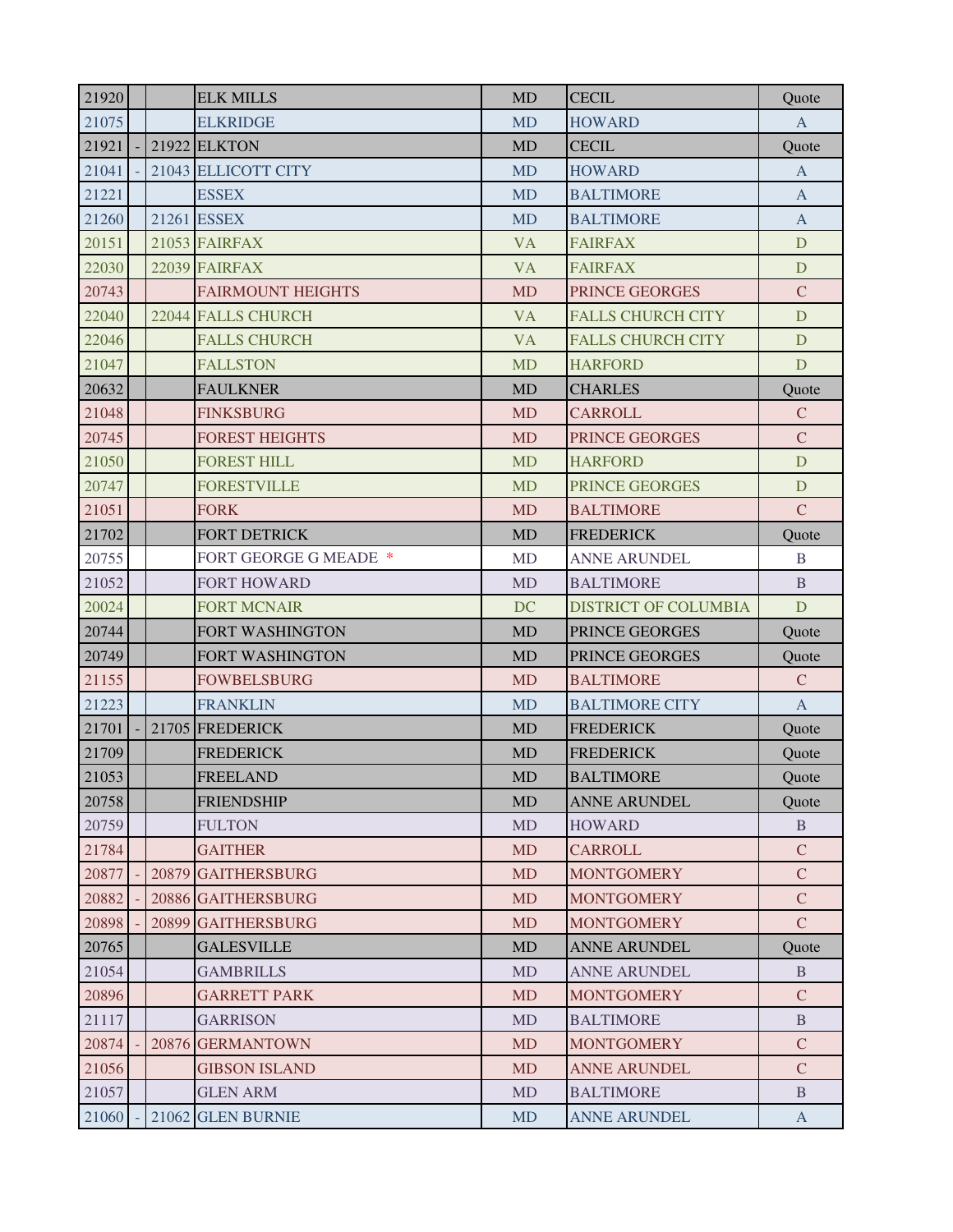| 20812 |       | <b>GLEN ECHO</b>         | <b>MD</b> | <b>MONTGOMERY</b>     | $\mathcal{C}$ |
|-------|-------|--------------------------|-----------|-----------------------|---------------|
| 20706 |       | <b>GLENARDEN</b>         | <b>MD</b> | PRINCE GEORGES        | $\mathcal{C}$ |
| 20774 |       | <b>GLENARDEN</b>         | <b>MD</b> | PRINCE GEORGES        | $\mathbf C$   |
| 21152 |       | <b>GLENCOE</b>           | <b>MD</b> | <b>BALTIMORE</b>      | $\mathbf C$   |
| 21737 |       | <b>GLENELG</b>           | <b>MD</b> | <b>HOWARD</b>         | $\mathbf C$   |
| 20769 |       | <b>GLENN DALE</b>        | <b>MD</b> | <b>PRINCE GEORGES</b> | $\mathbf C$   |
| 21738 |       | <b>GLENWOOD</b>          | <b>MD</b> | <b>HOWARD</b>         | $\mathcal{C}$ |
| 21071 |       | <b>GLYNDON</b>           | MD        | <b>BALTIMORE</b>      | $\mathbf{B}$  |
| 21212 |       | <b>GOVANS</b>            | <b>MD</b> | <b>BALTIMORE CITY</b> | $\mathbf{A}$  |
| 21788 |       | <b>GRACEHAM</b>          | <b>MD</b> | <b>FREDERICK</b>      | Quote         |
| 21163 |       | <b>GRANITE</b>           | <b>MD</b> | <b>HOWARD</b>         | $\mathbf C$   |
| 20768 |       | <b>GREENBELT</b>         | <b>MD</b> | PRINCE GEORGES        | $\mathbf C$   |
| 20770 | 20771 | <b>GREENBELT</b>         | <b>MD</b> | PRINCE GEORGES        | $\mathbf C$   |
| 21074 |       | <b>GREENMOUNT</b>        | <b>MD</b> | <b>CARROLL</b>        | $\mathbf C$   |
| 21010 |       | <b>GUNPOWDER</b>         | <b>MD</b> | <b>HARFORD</b>        | $\mathbf C$   |
| 21207 |       | <b>GWYNN OAK</b>         | <b>MD</b> | <b>BALTIMORE</b>      | $\mathbf{A}$  |
| 21227 |       | <b>HALETHORPE</b>        | <b>MD</b> | <b>BALTIMORE</b>      | $\mathbf{A}$  |
| 21074 |       | <b>HAMPSTEAD</b>         | <b>MD</b> | <b>CARROLL</b>        | $\mathbf C$   |
| 21076 |       | <b>HANOVER</b>           | <b>MD</b> | <b>ANNE ARUNDEL</b>   | $\mathbf{A}$  |
| 21077 |       | <b>HARMANS</b>           | <b>MD</b> | <b>ANNE ARUNDEL</b>   | $\mathbf{A}$  |
| 20776 |       | <b>HARWOOD</b>           | <b>MD</b> | <b>ANNE ARUNDEL</b>   | D             |
| 21078 |       | <b>HAVRE DE GRACE</b>    | <b>MD</b> | <b>HARFORD</b>        | D             |
| 20635 |       | <b>HELEN</b>             | <b>MD</b> | <b>SAINT MARYS</b>    | Quote         |
| 20170 |       | 20172 HERNDON            | <b>VA</b> | <b>FAIRFAX</b>        | D             |
| 20190 |       | 20192 HERNDON            | <b>VA</b> | <b>FAIRFAX</b>        | D             |
| 20194 |       | 20196 HERNDON            | <b>VA</b> | <b>FAIRFAX</b>        | D             |
| 22095 |       | 22096 HERNDON            | <b>VA</b> | <b>FAIRFAX</b>        | D             |
| 20777 |       | <b>HIGHLAND</b>          | MD        | <b>HOWARD</b>         | $\mathbf C$   |
| 21403 |       | <b>HIGHLAND BEACH</b>    | <b>MD</b> | ANNE ARUNDEL          | $\, {\bf B}$  |
| 21224 |       | <b>HIGHLANDTOWN</b>      | <b>MD</b> | <b>BALTIMORE CITY</b> | $\mathbf{A}$  |
| 20748 |       | <b>HILLCREST HEIGHTS</b> | <b>MD</b> | <b>PRINCE GEORGES</b> | $\mathcal{C}$ |
| 20714 |       | <b>HOLLAND POINT</b>     | <b>MD</b> | <b>CALVERT</b>        | Quote         |
| 20636 |       | <b>HOLLYWOOD</b>         | <b>MD</b> | <b>SAINT MARYS</b>    | Quote         |
| 20637 |       | HUGHESVILLE              | <b>MD</b> | <b>CHARLES</b>        | Quote         |
| 21030 |       | 21031 HUNT VALLEY        | <b>MD</b> | <b>BALTIMORE</b>      | B             |
| 21065 |       | <b>HUNT VALLEY</b>       | <b>MD</b> | <b>BALTIMORE</b>      | B             |
|       |       |                          | <b>MD</b> | <b>CALVERT</b>        | Quote         |
| 20639 |       | <b>HUNTINGTOWN</b>       |           |                       |               |
| 20871 |       | <b>HYATTSTOWN</b>        | <b>MD</b> | <b>MONTGOMERY</b>     | Quote         |
| 20781 |       | 20788 HYATTSVILLE        | <b>MD</b> | PRINCE GEORGES        | $\mathcal{C}$ |
| 21082 |       | <b>HYDES</b>             | <b>MD</b> | <b>BALTIMORE</b>      | $\mathcal{C}$ |
| 21043 |       | <b>ILCHESTER</b>         | <b>MD</b> | <b>HOWARD</b>         | $\mathbf{A}$  |
| 20640 |       | <b>INDIAN HEAD</b>       | <b>MD</b> | <b>CHARLES</b>        | Quote         |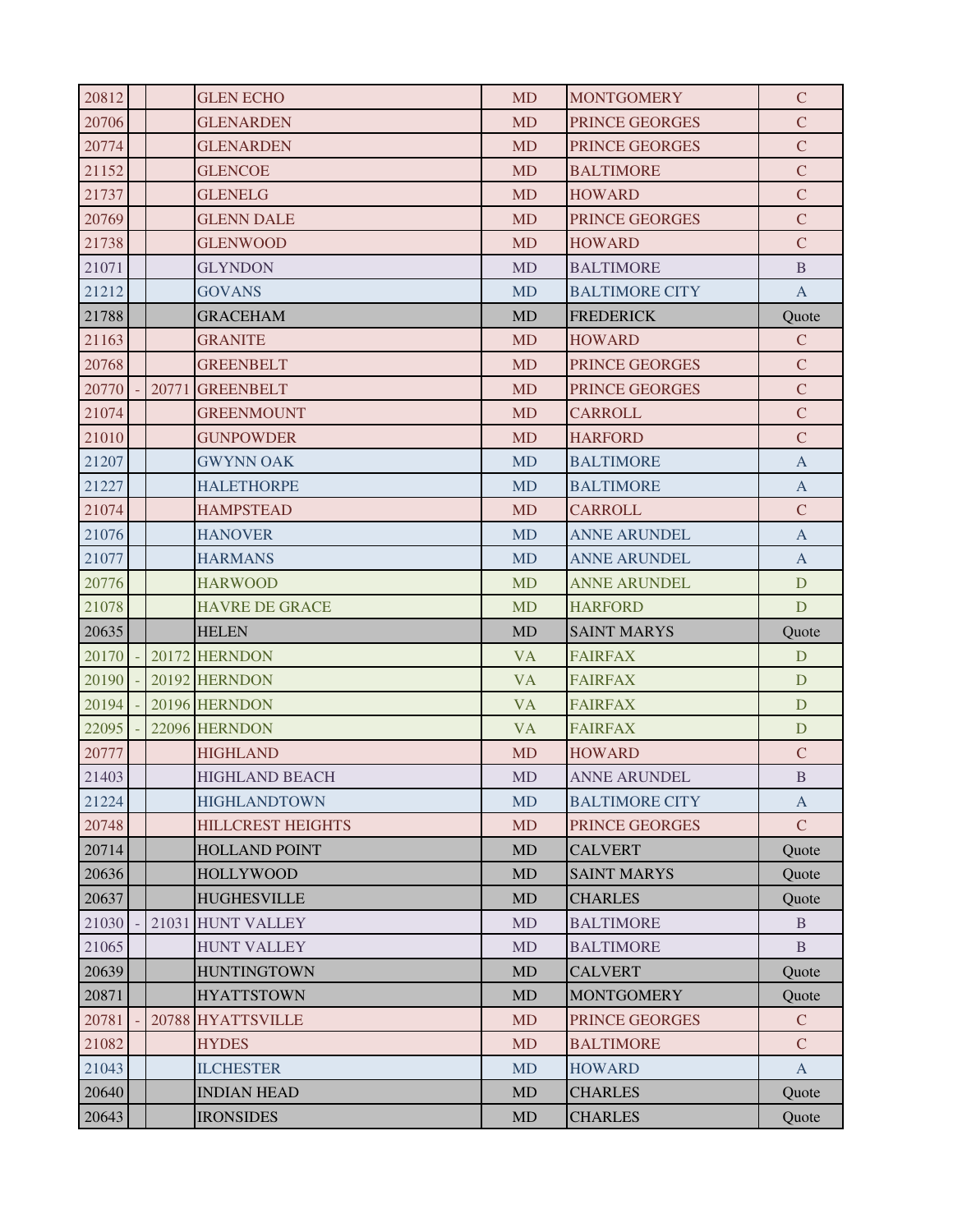| 20645 | <b>ISSUE</b>                | <b>MD</b> | <b>CHARLES</b>        | Quote                     |
|-------|-----------------------------|-----------|-----------------------|---------------------------|
| 21131 | <b>JACKSONVILLE</b>         | <b>MD</b> | <b>BALTIMORE</b>      | $\mathbf C$               |
| 21084 | <b>JARRETTSVILLE</b>        | <b>MD</b> | <b>HARFORD</b>        | Quote                     |
| 20794 | <b>JESSUP</b>               | <b>MD</b> | <b>HOWARD</b>         | B                         |
| 21085 | <b>JOPPA</b>                | <b>MD</b> | <b>HARFORD</b>        | $\mathbf C$               |
| 20891 | <b>KENSINGTON</b>           | <b>MD</b> | <b>MONTGOMERY</b>     | $\mathbf C$               |
| 20895 | <b>KENSINGTON</b>           | <b>MD</b> | <b>MONTGOMERY</b>     | $\mathbf C$               |
| 20774 | <b>KETTERING</b>            | <b>MD</b> | PRINCE GEORGES        | $\mathbf C$               |
| 21087 | <b>KINGSVILLE</b>           | <b>MD</b> | <b>BALTIMORE</b>      | $\mathbf C$               |
| 20646 | <b>LA PLATA</b>             | <b>MD</b> | <b>CHARLES</b>        | Quote                     |
| 21122 | 21123 LAKE SHORE            | <b>MD</b> | <b>ANNE ARUNDEL</b>   | $\mathbf{A}$              |
| 20785 | <b>LANDOVER</b>             | <b>MD</b> | PRINCE GEORGES        | $\mathbf C$               |
| 20784 | <b>LANDOVER HILLS</b>       | <b>MD</b> | PRINCE GEORGES        | $\mathbf C$               |
| 20787 | <b>LANGLEY PARK</b>         | <b>MD</b> | <b>PRINCE GEORGES</b> | $\mathbf C$               |
| 20703 | <b>LANHAM</b>               | <b>MD</b> | PRINCE GEORGES        | $\mathbf C$               |
| 20706 | <b>LANHAM</b>               | <b>MD</b> | PRINCE GEORGES        | $\mathbf C$               |
| 20703 | <b>LANHAM SEABROOK</b>      | <b>MD</b> | PRINCE GEORGES        | $\mathbf C$               |
| 20706 | <b>LANHAM SEABROOK</b>      | <b>MD</b> | PRINCE GEORGES        | $\mathbf C$               |
| 21227 | <b>LANSDOWNE</b>            | <b>MD</b> | <b>BALTIMORE</b>      | $\boldsymbol{\mathsf{A}}$ |
| 20774 | <b>LARGO</b>                | <b>MD</b> | PRINCE GEORGES        | $\mathbf C$               |
| 20792 | <b>LARGO</b>                | <b>MD</b> | PRINCE GEORGES        | $\mathbf C$               |
| 20723 | <b>20726 LAUREL</b>         | <b>MD</b> | <b>HOWARD</b>         | $\mathbf B$               |
| 20707 | <b>20709 LAUREL</b>         | <b>MD</b> | PRINCE GEORGES        | $\mathbf{B}$              |
| 20879 | LAYTONSVILLE                | <b>MD</b> | <b>MONTGOMERY</b>     | $\mathbf C$               |
| 20882 | <b>LAYTONSVILLE</b>         | <b>MD</b> | <b>MONTGOMERY</b>     | $\mathbf C$               |
| 20650 | <b>LEONARDTOWN</b>          | <b>MD</b> | <b>SAINT MARYS</b>    | Quote                     |
| 20653 | <b>LEXINGTON PARK</b>       | <b>MD</b> | <b>SAINT MARYS</b>    | Quote                     |
| 21088 | <b>LINEBORO</b>             | <b>MD</b> | <b>CARROLL</b>        | Quote                     |
| 21102 | <b>LINEBORO</b>             | <b>MD</b> | <b>CARROLL</b>        | Quote                     |
| 21090 | LINTHICUM/LINTHICUM HEIGHTS | <b>MD</b> | <b>ANNE ARUNDEL</b>   | A                         |
| 21765 | <b>LISBON</b>               | <b>MD</b> | <b>HOWARD</b>         | $\mathcal{C}$             |
| 21204 | <b>LOCH RAVEN</b>           | <b>MD</b> | <b>BALTIMORE</b>      | $\mathbf{A}$              |
| 21284 | <b>LOCH RAVEN</b>           | <b>MD</b> | <b>BALTIMORE</b>      | $\mathbf{A}$              |
| 21286 | <b>LOCH RAVEN</b>           | <b>MD</b> | <b>BALTIMORE</b>      | $\mathbf{A}$              |
| 21092 | <b>LONG GREEN</b>           | <b>MD</b> | <b>BALTIMORE</b>      | $\mathbf C$               |
| 20711 | <b>LOTHIAN</b>              | <b>MD</b> | <b>ANNE ARUNDEL</b>   | Quote                     |
| 20656 | <b>LOVEVILLE</b>            | <b>MD</b> | <b>SAINT MARYS</b>    | Quote                     |
| 20657 | <b>LUSBY</b>                | <b>MD</b> | <b>CALVERT</b>        | Quote                     |
| 21093 | 21094 LUTHERVILLE/TIMONIUM  | <b>MD</b> | <b>BALTIMORE</b>      | B.                        |
| 20621 | <b>MADDOX</b>               | MD        | <b>SAINT MARYS</b>    | Quote                     |
| 20108 | 20111 MANASSAS              | <b>VA</b> | <b>MANASSAS CITY</b>  | Quote                     |
| 21088 | <b>MANCHESTER</b>           | MD        | CARROLL               | Quote                     |
| 21102 | <b>MANCHESTER</b>           | MD        | <b>CARROLL</b>        | Quote                     |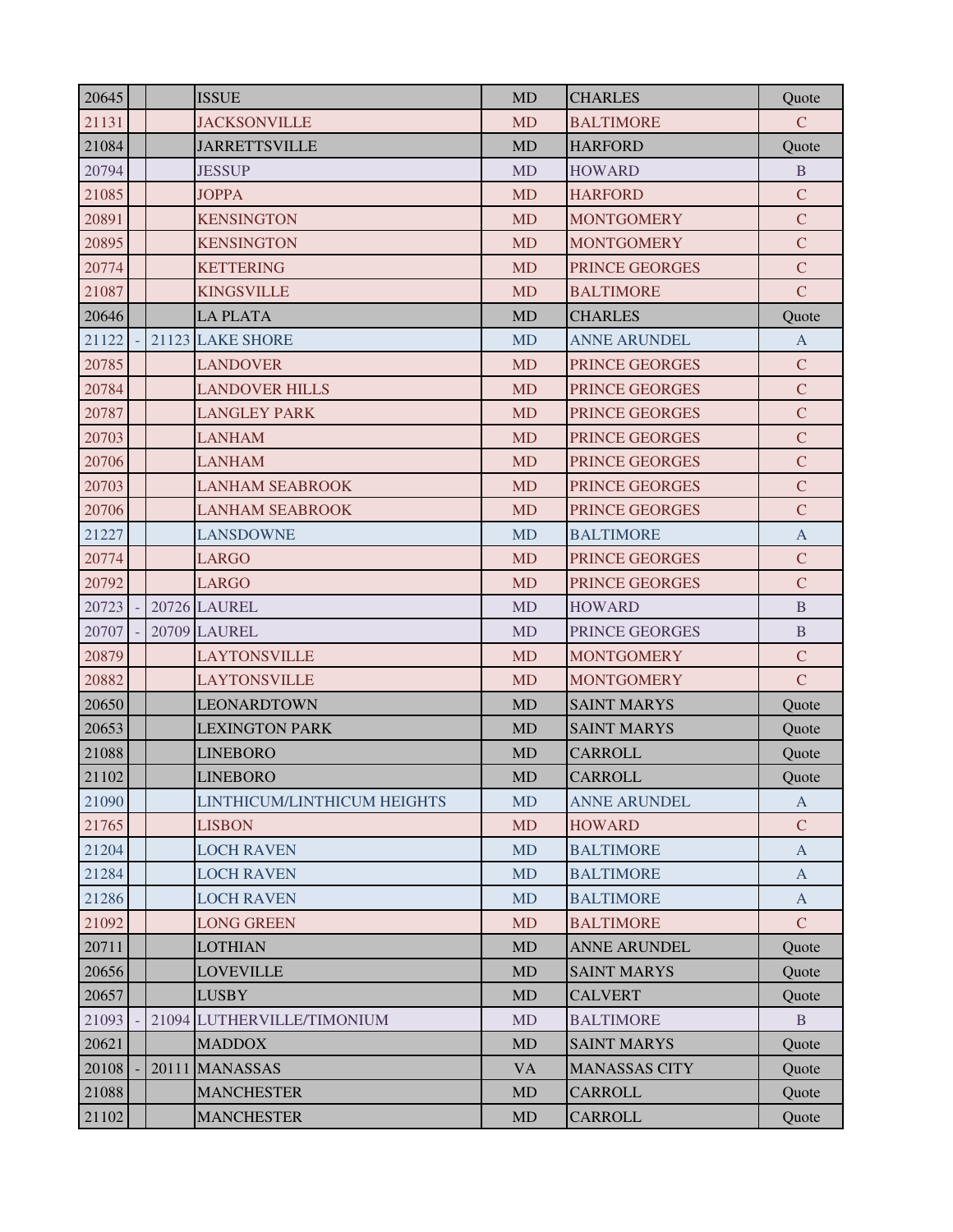| 20658 |  | <b>MARBURY</b>             | <b>MD</b> | <b>CHARLES</b>              | Quote         |
|-------|--|----------------------------|-----------|-----------------------------|---------------|
| 20748 |  | <b>MARLOW HEIGHTS</b>      | <b>MD</b> | PRINCE GEORGES              | $\mathcal{C}$ |
| 21104 |  | <b>MARRIOTTSVILLE</b>      | <b>MD</b> | <b>CARROLL</b>              | $\mathsf{C}$  |
| 20724 |  | <b>MARYLAND CITY</b>       | <b>MD</b> | <b>ANNE ARUNDEL</b>         | B             |
| 21105 |  | <b>MARYLAND LINE</b>       | <b>MD</b> | <b>BALTIMORE</b>            | Quote         |
| 21106 |  | <b>MAYO</b>                | <b>MD</b> | <b>ANNE ARUNDEL</b>         | D             |
| 22067 |  | <b>MC LEAN</b>             | <b>VA</b> | <b>FAIRFAX</b>              | D             |
| 22101 |  | <b>22103 MC LEAN</b>       | <b>VA</b> | <b>FAIRFAX</b>              | D             |
| 22106 |  | <b>22109 MC LEAN</b>       | <b>VA</b> | <b>FAIRFAX</b>              | D             |
| 21133 |  | <b>MCDONOGH RUN</b>        | <b>MD</b> | <b>BALTIMORE</b>            | B             |
| 20659 |  | <b>MECHANICSVILLE</b>      | <b>MD</b> | <b>SAINT MARYS</b>          | Quote         |
| 22081 |  | <b>MERRIFIELD</b>          | <b>VA</b> | <b>FAIRFAX</b>              | D             |
| 22082 |  | <b>MERRIFIELD</b>          | <b>VA</b> | <b>FAIRFAX</b>              | D             |
| 22116 |  | <b>MERRIFIELD</b>          | <b>VA</b> | <b>FAIRFAX</b>              | D             |
| 22118 |  | 22119 MERRIFIELD           | <b>VA</b> | <b>FAIRFAX</b>              | D             |
| 21220 |  | <b>MIDDLE RIVER</b>        | <b>MD</b> | <b>BALTIMORE</b>            | B             |
| 21102 |  | <b>MILLERS</b>             | <b>MD</b> | <b>CARROLL</b>              | Quote         |
| 21108 |  | <b>MILLERSVILLE</b>        | <b>MD</b> | <b>ANNE ARUNDEL</b>         | $\mathbf{A}$  |
| 21122 |  | <b>MILLERSVILLE</b>        | <b>MD</b> | <b>ANNE ARUNDEL</b>         | $\mathbf{A}$  |
| 20716 |  | <b>MITCHELLVILLE</b>       | <b>MD</b> | PRINCE GEORGES              | $\mathbf C$   |
| 20717 |  | <b>MITCHELLVILLE</b>       | <b>MD</b> | PRINCE GEORGES              | $\mathcal{C}$ |
| 20721 |  | <b>MITCHELLVILLE</b>       | <b>MD</b> | PRINCE GEORGES              | $\mathsf{C}$  |
| 21111 |  | <b>MONKTON</b>             | <b>MD</b> | <b>BALTIMORE</b>            | Quote         |
| 21770 |  | <b>MONROVIA</b>            | <b>MD</b> | <b>FREDERICK</b>            | Quote         |
| 20877 |  | MONTGOMERY VILLAGE         | <b>MD</b> | <b>MONTGOMERY</b>           | $\mathsf{C}$  |
| 20879 |  | MONTGOMERY VILLAGE         | <b>MD</b> | <b>MONTGOMERY</b>           | $\mathcal{C}$ |
| 20886 |  | MONTGOMERY VILLAGE         | <b>MD</b> | <b>MONTGOMERY</b>           | $\mathbf C$   |
| 20708 |  | 20709 MONTPELIER           | <b>MD</b> | PRINCE GEORGES              | $\mathsf{C}$  |
| 20660 |  | <b>MORGANZA</b>            | MD        | <b>SAINT MARYS</b>          | Ouote         |
| 21771 |  | <b>MOUNT AIRY</b>          | <b>MD</b> | <b>FREDERICK</b>            | Quote         |
| 20712 |  | <b>MOUNT RAINIER</b>       | <b>MD</b> | PRINCE GEORGES              | $\mathcal{C}$ |
| 20661 |  | <b>MOUNT VICTORIA</b>      | <b>MD</b> | <b>CHARLES</b>              | Quote         |
| 21209 |  | MOUNT WASHINGTON           | <b>MD</b> | <b>BALTIMORE</b>            | $\mathbf{A}$  |
| 20662 |  | <b>NANJEMOY</b>            | MD        | <b>CHARLES</b>              | Quote         |
| 21402 |  | NAVAL ACADEMY *            | <b>MD</b> | <b>ANNE ARUNDEL</b>         | $\mathbf{B}$  |
| 20373 |  | <b>NAVAL ANACOST ANNEX</b> | DC        | <b>DISTRICT OF COLUMBIA</b> | D             |
| 20784 |  | <b>NEW CARROLLTON</b>      | <b>MD</b> | PRINCE GEORGES              | $\mathcal{C}$ |
| 21776 |  | <b>NEW WINDSOR</b>         | <b>MD</b> | <b>CARROLL</b>              | Quote         |
| 20664 |  | <b>NEWBURG</b>             | <b>MD</b> | <b>CHARLES</b>              | Quote         |
| 20714 |  | <b>NORTH BEACH</b>         | <b>MD</b> | <b>CALVERT</b>              | Quote         |
| 20852 |  | <b>NORTH BETHESDA</b>      | <b>MD</b> | <b>MONTGOMERY</b>           | $\mathcal{C}$ |
| 20722 |  | <b>NORTH BRENTWOOD</b>     | <b>MD</b> | PRINCE GEORGES              | $\mathcal{C}$ |
| 21901 |  | <b>NORTH EAST</b>          | MD        | <b>CECIL</b>                | Quote         |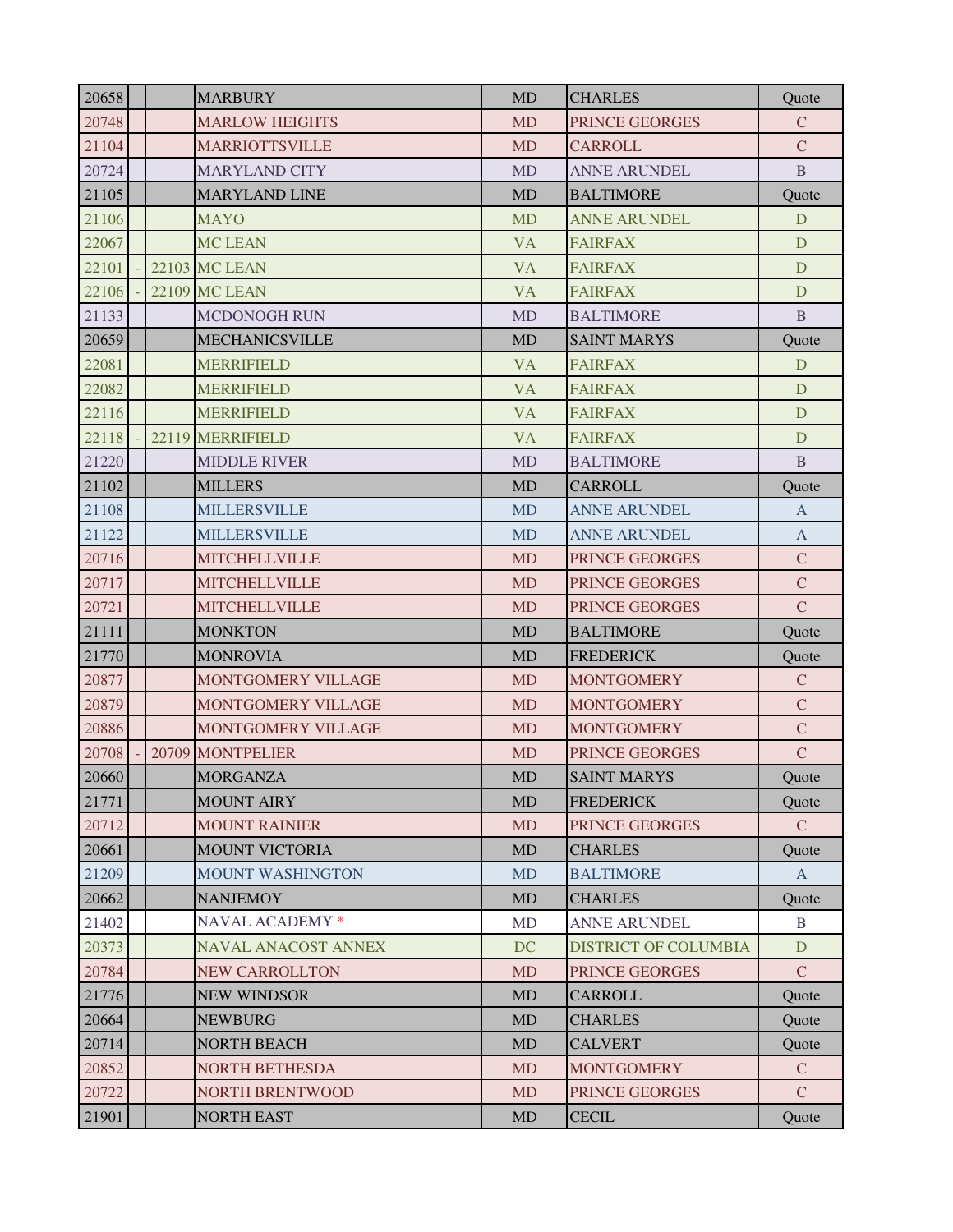| 20785 |       | <b>NORTH ENGLEWOOD</b> | <b>MD</b> | <b>PRINCE GEORGES</b>       | $\mathcal{C}$ |
|-------|-------|------------------------|-----------|-----------------------------|---------------|
| 20878 |       | NORTH POTOMAC          | <b>MD</b> | <b>MONTGOMERY</b>           | $\mathbf C$   |
| 21239 |       | <b>NORTHWOOD</b>       | <b>MD</b> | <b>BALTIMORE CITY</b>       | A             |
| 21236 |       | <b>NOTTINGHAM</b>      | <b>MD</b> | <b>BALTIMORE</b>            | $\mathbf{A}$  |
| 22124 |       | <b>OAKTON</b>          | <b>VA</b> | <b>FAIRFAX</b>              | D             |
| 22185 |       | <b>OAKTON</b>          | <b>VA</b> | <b>FAIRFAX</b>              | D             |
| 21113 |       | <b>ODENTON</b>         | <b>MD</b> | <b>ANNE ARUNDEL</b>         | A             |
| 21043 |       | <b>OELLA</b>           | <b>MD</b> | <b>HOWARD</b>               | A             |
| 20830 |       | <b>OLNEY</b>           | <b>MD</b> | <b>MONTGOMERY</b>           | $\mathcal{C}$ |
| 20832 |       | <b>OLNEY</b>           | <b>MD</b> | <b>MONTGOMERY</b>           | $\mathsf{C}$  |
| 21226 |       | <b>ORCHARD BEACH</b>   | <b>MD</b> | <b>BALTIMORE CITY</b>       | $\mathbf{A}$  |
| 20736 |       | <b>OWINGS</b>          | <b>MD</b> | <b>CALVERT</b>              | Quote         |
| 21117 |       | <b>OWINGS MILLS</b>    | <b>MD</b> | <b>BALTIMORE</b>            | B             |
| 20745 |       | <b>OXON HILL</b>       | <b>MD</b> | <b>PRINCE GEORGES</b>       | $\mathcal{C}$ |
| 20750 |       | <b>OXON HILL</b>       | <b>MD</b> | PRINCE GEORGES              | $\mathcal{C}$ |
| 20667 |       | PARK HALL              | <b>MD</b> | <b>SAINT MARYS</b>          | Quote         |
| 21120 |       | <b>PARKTON</b>         | <b>MD</b> | <b>BALTIMORE</b>            | Quote         |
| 21234 |       | <b>PARKVILLE</b>       | <b>MD</b> | <b>BALTIMORE</b>            | A             |
| 21122 |       | 21123 PASADENA         | <b>MD</b> | <b>ANNE ARUNDEL</b>         | $\mathbf{A}$  |
| 21048 |       | <b>PATAPSCO</b>        | <b>MD</b> | <b>CARROLL</b>              | $\mathsf{C}$  |
| 20670 |       | PATUXENT RIVER         | <b>MD</b> | <b>SAINT MARYS</b>          | Quote         |
| 20050 |       | PENTAGON *             | DC        | <b>DISTRICT OF COLUMBIA</b> | D             |
| 21128 |       | PERRY HALL             | <b>MD</b> | <b>BALTIMORE</b>            | B.            |
| 21902 |       | PERRY POINT            | <b>MD</b> | <b>CECIL</b>                | D             |
| 21130 |       | <b>PERRYMAN</b>        | <b>MD</b> | <b>HARFORD</b>              | D             |
| 21903 |       | <b>PERRYVILLE</b>      | <b>MD</b> | <b>CECIL</b>                | D             |
| 21131 |       | <b>PHOENIX</b>         | <b>MD</b> | <b>BALTIMORE</b>            | $\mathcal{C}$ |
| 21208 |       | <b>PIKESVILLE</b>      | <b>MD</b> | <b>BALTIMORE</b>            | A             |
| 21282 |       | <b>PIKESVILLE</b>      | <b>MD</b> | <b>BALTIMORE</b>            | $\mathbf{A}$  |
| 20674 |       | PINEY POINT            | MD        | <b>SAINT MARYS</b>          | Quote         |
| 20640 |       | <b>PISGAH</b>          | MD        | <b>CHARLES</b>              | Quote         |
| 20675 |       | <b>POMFRET</b>         | <b>MD</b> | <b>CHARLES</b>              | Quote         |
| 20837 |       | <b>POOLESVILLE</b>     | <b>MD</b> | <b>MONTGOMERY</b>           | Quote         |
| 21904 |       | PORT DEPOSIT           | <b>MD</b> | <b>CECIL</b>                | Quote         |
| 20676 | 20677 | <b>PORT REPUBLIC</b>   | MD        | <b>CALVERT</b>              | Quote         |
| 20854 |       | <b>POTOMAC</b>         | <b>MD</b> | <b>MONTGOMERY</b>           | $\mathbf{C}$  |
| 20859 |       | <b>POTOMAC</b>         | <b>MD</b> | <b>MONTGOMERY</b>           | $\mathcal{C}$ |
| 20165 |       | POTOMAC FALLS          | <b>VA</b> | <b>LOUDOUN</b>              | D             |
| 20678 |       | PRINCE FREDERICK       | <b>MD</b> | <b>CALVERT</b>              | Quote         |
| 21132 |       | <b>PYLESVILLE</b>      | MD        | <b>HARFORD</b>              | Quote         |
| 21133 |       | <b>RANDALLSTOWN</b>    | <b>MD</b> | <b>BALTIMORE</b>            | B             |
| 21206 |       | <b>RASPEBURG</b>       | <b>MD</b> | <b>BALTIMORE CITY</b>       | $\mathbf{A}$  |
| 21136 |       | <b>REISTERSTOWN</b>    | MD        | <b>BALTIMORE</b>            | $\, {\bf B}$  |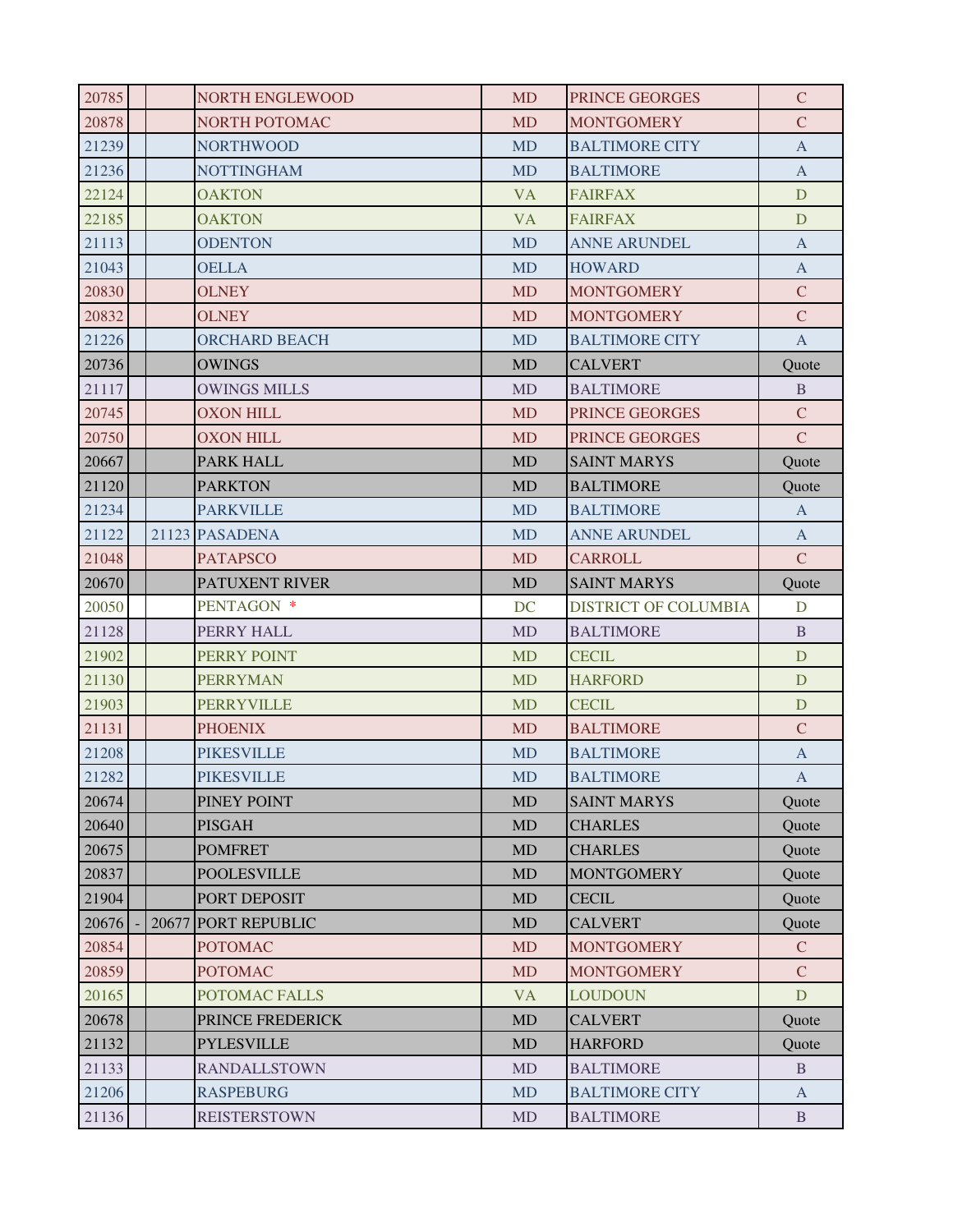| $20190 -$ |  | <b>20196 RESTON</b>         | <b>VA</b> | <b>FAIRFAX</b>        | D             |
|-----------|--|-----------------------------|-----------|-----------------------|---------------|
| 22095     |  | <b>22096 RESTON</b>         | <b>VA</b> | <b>FAIRFAX</b>        | D             |
| 21139     |  | <b>RIDERWOOD</b>            | <b>MD</b> | <b>BALTIMORE</b>      | B             |
| 20680     |  | <b>RIDGE</b>                | <b>MD</b> | <b>SAINT MARYS</b>    | Quote         |
| 20658     |  | <b>RISON</b>                | <b>MD</b> | <b>CHARLES</b>        | Quote         |
| 21140     |  | <b>RIVA</b>                 | <b>MD</b> | <b>ANNE ARUNDEL</b>   | B             |
| 20737     |  | 20738 RIVERDALE             | <b>MD</b> | PRINCE GEORGES        | $\mathcal{C}$ |
| 21122     |  | <b>RIVIERA BEACH</b>        | <b>MD</b> | <b>ANNE ARUNDEL</b>   | $\mathbf{A}$  |
| 21123     |  | <b>RIVIERA BEACH</b>        | <b>MD</b> | <b>ANNE ARUNDEL</b>   | $\mathbf{A}$  |
| 20682     |  | <b>ROCK POINT</b>           | <b>MD</b> | <b>CHARLES</b>        | Quote         |
| 20847     |  | 20855 ROCKVILLE             | <b>MD</b> | <b>MONTGOMERY</b>     | $\mathbf C$   |
| 20857     |  | <b>ROCKVILLE</b>            | <b>MD</b> | <b>MONTGOMERY</b>     | $\mathsf{C}$  |
| 20859     |  | <b>ROCKVILLE</b>            | <b>MD</b> | <b>MONTGOMERY</b>     | $\mathcal{C}$ |
| 21210     |  | <b>ROLAND PARK</b>          | <b>MD</b> | <b>BALTIMORE CITY</b> | $\mathbf{A}$  |
| 20714     |  | <b>ROSE HAVEN</b>           | <b>MD</b> | <b>CALVERT</b>        | Quote         |
| 21237     |  | <b>ROSEDALE</b>             | <b>MD</b> | <b>BALTIMORE</b>      | $\mathbf{A}$  |
| 20724     |  | <b>RUSSETT</b>              | <b>MD</b> | <b>ANNE ARUNDEL</b>   | B             |
| 21204     |  | <b>RUXTON</b>               | <b>MD</b> | <b>BALTIMORE</b>      | $\mathbf{A}$  |
| 20602     |  | 20604 SAINT CHARLES         | <b>MD</b> | <b>CHARLES</b>        | Quote         |
| 20684     |  | <b>SAINT INIGOES</b>        | <b>MD</b> | <b>SAINT MARYS</b>    | Quote         |
| 20685     |  | <b>SAINT LEONARD</b>        | <b>MD</b> | <b>CALVERT</b>        | Quote         |
| 20686     |  | <b>SAINT MARYS CITY</b>     | <b>MD</b> | <b>SAINT MARYS</b>    | Quote         |
| 20860     |  | <b>SANDY SPRING</b>         | <b>MD</b> | <b>MONTGOMERY</b>     | $\mathcal{C}$ |
| 20763     |  | <b>SAVAGE</b>               | <b>MD</b> | <b>HOWARD</b>         | B             |
| 20723     |  | <b>SCAGGSVILLE</b>          | <b>MD</b> | <b>HOWARD</b>         | $\mathbf{B}$  |
| 20687     |  | <b>SCOTLAND</b>             | <b>MD</b> | <b>SAINT MARYS</b>    | Quote         |
| 20706     |  | <b>SEABROOK</b>             | <b>MD</b> | PRINCE GEORGES        | $\mathcal{C}$ |
| 20743     |  | <b>SEAT PLEASANT</b>        | <b>MD</b> | PRINCE GEORGES        | $\mathbf C$   |
| 21144     |  | <b>SEVERN</b>               | <b>MD</b> | <b>ANNE ARUNDEL</b>   | $\mathbf{A}$  |
| 21146     |  | <b>SEVERNA PARK</b>         | <b>MD</b> | <b>ANNE ARUNDEL</b>   | B             |
| 20764     |  | <b>SHADY SIDE</b>           | <b>MD</b> | <b>ANNE ARUNDEL</b>   | Quote         |
| 21405     |  | <b>SHERWOOD FOREST</b>      | <b>MD</b> | <b>ANNE ARUNDEL</b>   | B             |
| 20901     |  | 20908 SILVER SPRING         | <b>MD</b> | <b>MONTGOMERY</b>     | $\mathbf C$   |
| 20910     |  | 20916 SILVER SPRING         | <b>MD</b> | <b>MONTGOMERY</b>     | $\mathbf C$   |
| 20918     |  | <b>SILVER SPRING</b>        | <b>MD</b> | <b>MONTGOMERY</b>     | $\mathbf C$   |
| 20993     |  | <b>SILVER SPRING</b>        | <b>MD</b> | <b>MONTGOMERY</b>     | $\mathbf C$   |
| 20997     |  | <b>SILVER SPRING</b>        | <b>MD</b> | <b>MONTGOMERY</b>     | $\mathcal{C}$ |
| 21150     |  | <b>SIMPSONVILLE</b>         | <b>MD</b> | <b>HOWARD</b>         | B             |
| 20797     |  | <b>SOUTHERN MD FACILITY</b> | <b>MD</b> | PRINCE GEORGES        | D             |
| 21152     |  | <b>SPARKS</b>               | <b>MD</b> | <b>BALTIMORE</b>      | <sub>B</sub>  |
| 21152     |  | <b>SPARKS GLENCOE</b>       | <b>MD</b> | <b>BALTIMORE</b>      | B             |
| 21219     |  | <b>SPARROWS POINT</b>       | <b>MD</b> | <b>BALTIMORE</b>      | B             |
| 20868     |  | <b>SPENCERVILLE</b>         | <b>MD</b> | <b>MONTGOMERY</b>     | $\mathcal{C}$ |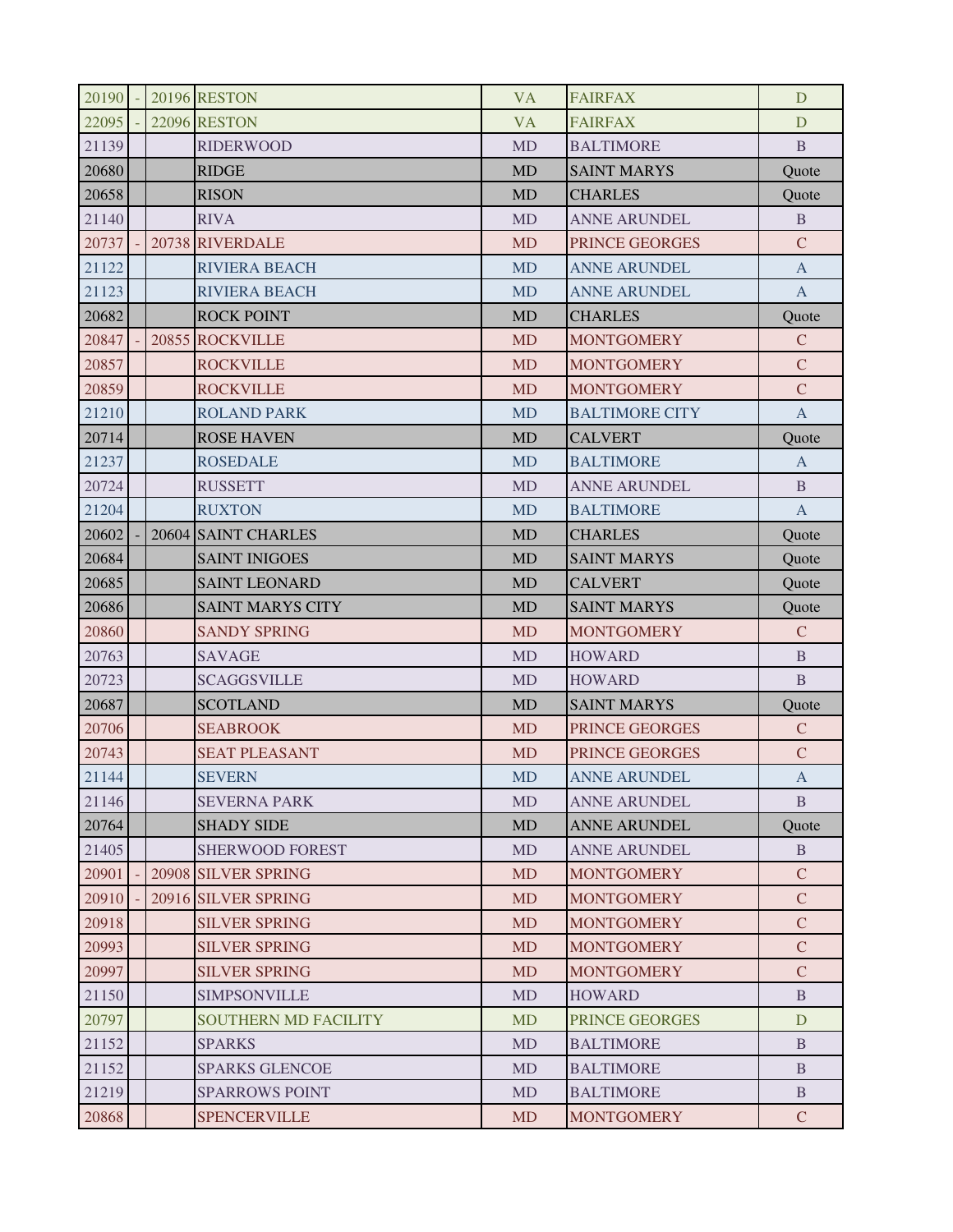| 20774          |  | <b>SPRINGDALE</b>               | <b>MD</b> | <b>PRINCE GEORGES</b>       | $\mathbf C$               |
|----------------|--|---------------------------------|-----------|-----------------------------|---------------------------|
| 22009          |  | <b>SPRINGFIELD</b>              | <b>VA</b> | <b>FAIRFAX</b>              | D                         |
| 22015          |  | <b>SPRINGFIELD</b>              | <b>VA</b> | <b>FAIRFAX</b>              | D                         |
| 22150          |  | 22153 SPRINGFIELD               | <b>VA</b> | <b>FAIRFAX</b>              | D                         |
| 22156          |  | <b>SPRINGFIELD</b>              | <b>VA</b> | <b>FAIRFAX</b>              | D                         |
| 22158          |  | 22161 SPRINGFIELD               | <b>VA</b> | <b>FAIRFAX</b>              | D                         |
| 20163          |  | 20167 STERLING                  | <b>VA</b> | <b>LOUDOUN</b>              | D                         |
| 21153          |  | <b>STEVENSON</b>                | <b>MD</b> | <b>BALTIMORE</b>            | $\, {\bf B}$              |
| 21154          |  | <b>STREET</b>                   | <b>MD</b> | <b>HARFORD</b>              | Quote                     |
| 20897          |  | <b>SUBN MD FAC</b>              | <b>MD</b> | <b>MONTGOMERY</b>           | $\mathbf C$               |
| 20897          |  | <b>SUBURB MARYLAND FAC</b>      | <b>MD</b> | <b>MONTGOMERY</b>           | $\mathsf{C}$              |
| 20746          |  | <b>SUITLAND</b>                 | <b>MD</b> | PRINCE GEORGES              | $\mathcal{C}$             |
| 20752          |  | <b>SUITLAND</b>                 | <b>MD</b> | PRINCE GEORGES              | $\overline{C}$            |
| 20689          |  | <b>SUNDERLAND</b>               | <b>MD</b> | <b>CALVERT</b>              | Quote                     |
| 20645          |  | <b>SWAN POINT</b>               | MD        | <b>CHARLES</b>              | Quote                     |
| 21784          |  | <b>SYKESVILLE</b>               | <b>MD</b> | <b>CARROLL</b>              | $\mathbf C$               |
| 20901          |  | <b>TAKOMA PARK</b>              | <b>MD</b> | <b>MONTGOMERY</b>           | $\mathcal{C}$             |
| 20912          |  | 20913 TAKOMA PARK               | MD        | <b>MONTGOMERY</b>           | $\mathsf{C}$              |
| 20690          |  | TALL TIMBERS                    | <b>MD</b> | <b>SAINT MARYS</b>          | Quote                     |
| 21787          |  | <b>TANEYTOWN</b>                | <b>MD</b> | <b>CARROLL</b>              | <b>Special rates</b>      |
| 20748          |  | <b>TEMPLE HILLS</b>             | <b>MD</b> | PRINCE GEORGES              | $\mathsf{C}$              |
| 20757          |  | <b>TEMPLE HILLS</b>             | <b>MD</b> | PRINCE GEORGES              | $\mathcal{C}$             |
| 21093          |  | 21094 TIMONIUM                  | MD        | <b>BALTIMORE</b>            | $\mathbf{B}$              |
| 21204          |  | <b>TOWSON</b>                   | <b>MD</b> | <b>BALTIMORE</b>            | $\mathbf{A}$              |
| 21204          |  | <b>TOWSON</b>                   | <b>MD</b> | <b>BALTIMORE</b>            | $\mathbf{A}$              |
| 21252          |  | <b>TOWSON</b>                   | <b>MD</b> | <b>BALTIMORE</b>            | $\mathbf{A}$              |
| 21284          |  | <b>TOWSON</b>                   | <b>MD</b> | <b>BALTIMORE</b>            | $\overline{A}$            |
| 21285          |  | <b>TOWSON</b>                   | <b>MD</b> | <b>BALTIMORE</b>            | $\boldsymbol{\mathsf{A}}$ |
| 21286          |  | <b>TOWSON</b>                   | <b>MD</b> | <b>BALTIMORE</b>            | A                         |
| 20779          |  | <b>TRACYS LANDING</b>           | <b>MD</b> | ANNE ARUNDEL                | Quote                     |
| 20782          |  | <b>UNIVERSITY PARK</b>          | <b>MD</b> | PRINCE GEORGES              | $\mathbf C$               |
| 21156          |  | <b>UPPER FALLS</b>              | <b>MD</b> | <b>BALTIMORE</b>            | B                         |
| 20772          |  | 20775 UPPER MARLBORO            | <b>MD</b> | PRINCE GEORGES              | D                         |
| 20792          |  | <b>UPPER MARLBORO</b>           | <b>MD</b> | <b>PRINCE GEORGES</b>       | D                         |
| 21155          |  | <b>UPPERCO</b>                  | <b>MD</b> | <b>BALTIMORE</b>            | $\mathsf{C}$              |
| 20774          |  | <b>UPR MARLBORO</b>             | <b>MD</b> | PRINCE GEORGES              | D                         |
| 20390          |  | <b>US MARINE CORPS BARRACKS</b> | <b>DC</b> | <b>DISTRICT OF COLUMBIA</b> | D                         |
| 20692          |  | <b>VALLEY LEE</b>               | MD        | <b>SAINT MARYS</b>          | Quote                     |
| 22027          |  | <b>VIENNA</b>                   | <b>VA</b> | <b>FAIRFAX</b>              | D                         |
| 22124          |  | <b>VIENNA</b>                   | <b>VA</b> | <b>FAIRFAX</b>              | D                         |
| 22180          |  | <b>22183 VIENNA</b>             | <b>VA</b> | <b>FAIRFAX</b>              | D                         |
| 22185          |  | <b>VIENNA</b>                   | <b>VA</b> | <b>FAIRFAX</b>              | D                         |
| $\mathbf{x}_i$ |  | 20604 WALDORF                   | MD        | <b>CHARLES</b>              | Quote                     |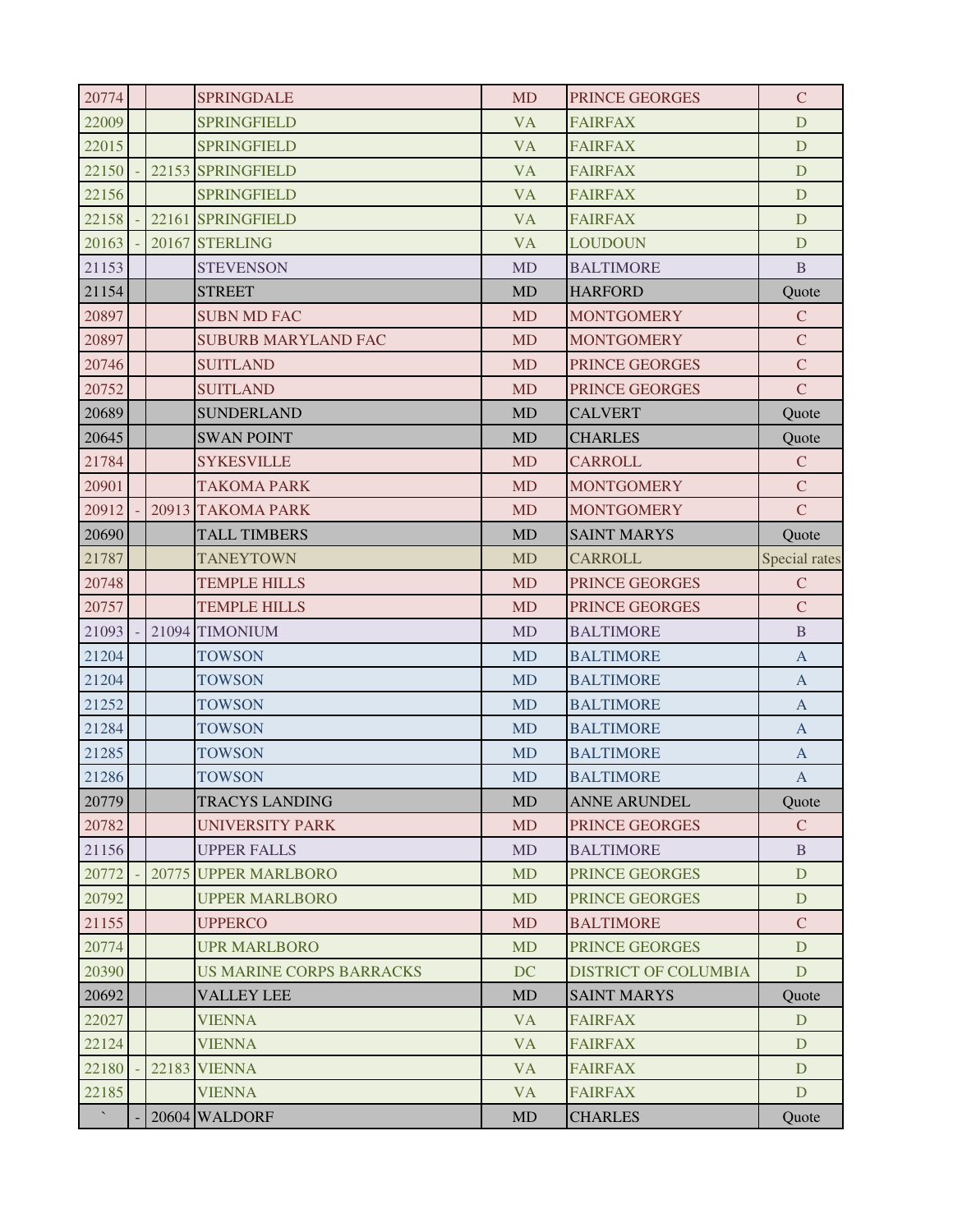| 20001 |       | 20013 WASHINGTON  | DC        | <b>DISTRICT OF COLUMBIA</b> | D |
|-------|-------|-------------------|-----------|-----------------------------|---|
| 20015 |       | 20020 WASHINGTON  | <b>DC</b> | <b>DISTRICT OF COLUMBIA</b> | D |
| 20022 |       | 20024 WASHINGTON  | DC        | <b>DISTRICT OF COLUMBIA</b> | D |
| 20026 |       | 20027 WASHINGTON  | <b>DC</b> | <b>DISTRICT OF COLUMBIA</b> | D |
| 20029 |       | 20030 WASHINGTON  | <b>DC</b> | <b>DISTRICT OF COLUMBIA</b> | D |
| 20032 |       | 20033 WASHINGTON  | <b>DC</b> | <b>DISTRICT OF COLUMBIA</b> | D |
| 20035 |       | 20047 WASHINGTON  | <b>DC</b> | <b>DISTRICT OF COLUMBIA</b> | D |
| 20047 |       | <b>WASHINGTON</b> | DC        | <b>DISTRICT OF COLUMBIA</b> | D |
| 20049 |       | 20053 WASHINGTON  | <b>DC</b> | <b>DISTRICT OF COLUMBIA</b> | D |
| 20055 |       | 20078 WASHINGTON  | <b>DC</b> | <b>DISTRICT OF COLUMBIA</b> | D |
| 20080 |       | 20082 WASHINGTON  | <b>DC</b> | <b>DISTRICT OF COLUMBIA</b> | D |
| 20088 |       | <b>WASHINGTON</b> | <b>DC</b> | <b>DISTRICT OF COLUMBIA</b> | D |
| 20090 |       | 20091 WASHINGTON  | DC        | <b>DISTRICT OF COLUMBIA</b> | D |
| 20097 |       | 20098 WASHINGTON  | <b>DC</b> | <b>DISTRICT OF COLUMBIA</b> | D |
| 20201 |       | 20204 WASHINGTON  | <b>DC</b> | <b>DISTRICT OF COLUMBIA</b> | D |
| 20206 |       | 20208 WASHINGTON  | <b>DC</b> | <b>DISTRICT OF COLUMBIA</b> | D |
| 20210 |       | 20224 WASHINGTON  | <b>DC</b> | <b>DISTRICT OF COLUMBIA</b> | D |
| 20226 |       | 20230 WASHINGTON  | DC        | <b>DISTRICT OF COLUMBIA</b> | D |
| 20232 |       | 20233 WASHINGTON  | <b>DC</b> | <b>DISTRICT OF COLUMBIA</b> | D |
| 20235 |       | <b>WASHINGTON</b> | <b>DC</b> | <b>DISTRICT OF COLUMBIA</b> | D |
| 20237 |       | 20242 WASHINGTON  | <b>DC</b> | <b>DISTRICT OF COLUMBIA</b> | D |
| 20244 |       | 20245 WASHINGTON  | <b>DC</b> | <b>DISTRICT OF COLUMBIA</b> | D |
| 20250 |       | 20251 WASHINGTON  | DC        | <b>DISTRICT OF COLUMBIA</b> | D |
| 20254 |       | <b>WASHINGTON</b> | <b>DC</b> | <b>DISTRICT OF COLUMBIA</b> | D |
| 20260 |       | 20262 WASHINGTON  | <b>DC</b> | <b>DISTRICT OF COLUMBIA</b> | D |
| 20265 |       | 20266 WASHINGTON  | DC        | <b>DISTRICT OF COLUMBIA</b> | D |
| 20268 |       | <b>WASHINGTON</b> | <b>DC</b> | <b>DISTRICT OF COLUMBIA</b> | D |
| 20270 |       | <b>WASHINGTON</b> | DC        | <b>DISTRICT OF COLUMBIA</b> | D |
| 20277 |       | <b>WASHINGTON</b> | <b>DC</b> | <b>DISTRICT OF COLUMBIA</b> | D |
| 20289 |       | <b>WASHINGTON</b> | <b>DC</b> | <b>DISTRICT OF COLUMBIA</b> | D |
| 20299 |       | <b>WASHINGTON</b> | DC        | <b>DISTRICT OF COLUMBIA</b> | D |
| 20301 |       | <b>WASHINGTON</b> | <b>DC</b> | <b>DISTRICT OF COLUMBIA</b> | D |
| 20303 |       | <b>WASHINGTON</b> | <b>DC</b> | <b>DISTRICT OF COLUMBIA</b> | D |
| 20306 | 20307 | <b>WASHINGTON</b> | <b>DC</b> | <b>DISTRICT OF COLUMBIA</b> | D |
| 20310 |       | <b>WASHINGTON</b> | <b>DC</b> | <b>DISTRICT OF COLUMBIA</b> | D |
| 20314 |       | <b>WASHINGTON</b> | <b>DC</b> | <b>DISTRICT OF COLUMBIA</b> | D |
| 20317 |       | 20319 WASHINGTON  | <b>DC</b> | <b>DISTRICT OF COLUMBIA</b> | D |
| 20330 |       | <b>WASHINGTON</b> | DC        | <b>DISTRICT OF COLUMBIA</b> | D |
| 20340 |       | <b>WASHINGTON</b> | <b>DC</b> | <b>DISTRICT OF COLUMBIA</b> | D |
| 20350 |       | <b>WASHINGTON</b> | <b>DC</b> | <b>DISTRICT OF COLUMBIA</b> | D |
| 20355 |       | <b>WASHINGTON</b> | DC        | <b>DISTRICT OF COLUMBIA</b> | D |
| 20370 |       | <b>WASHINGTON</b> | <b>DC</b> | <b>DISTRICT OF COLUMBIA</b> | D |
| 20372 |       | 20376 WASHINGTON  | DC        | <b>DISTRICT OF COLUMBIA</b> | D |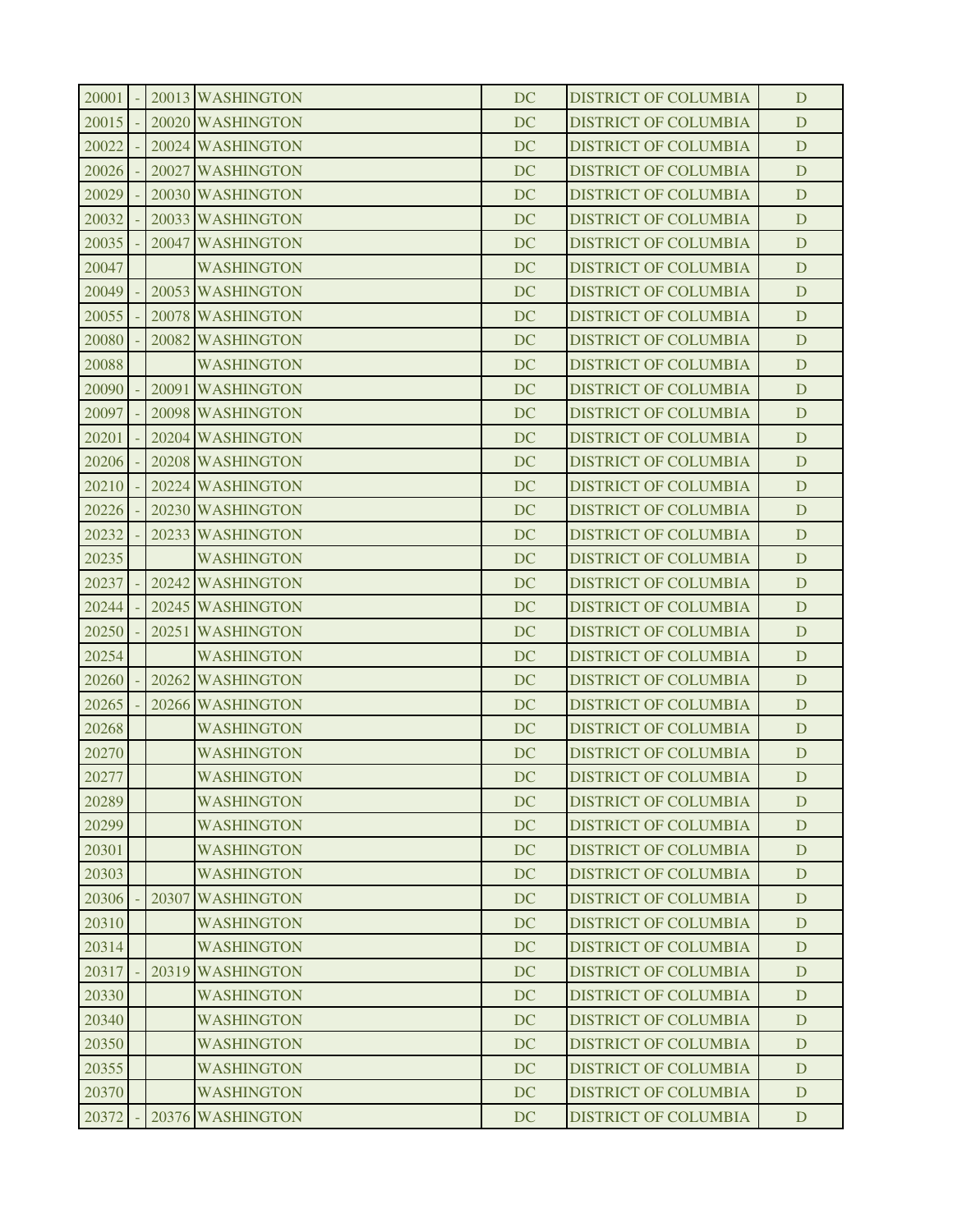| 20782<br>20778 | WEST HYATTSVILLE<br><b>WEST RIVER</b> | <b>MD</b><br><b>MD</b> | PRINCE GEORGES<br><b>ANNE ARUNDEL</b>                      | $\mathcal{C}$<br>Quote |
|----------------|---------------------------------------|------------------------|------------------------------------------------------------|------------------------|
|                |                                       |                        |                                                            |                        |
|                |                                       |                        |                                                            |                        |
| 21794          | <b>WEST FRIENDSHIP</b>                | <b>MD</b>              | <b>HOWARD</b>                                              | D                      |
| 20827          | WEST BETHESDA                         | <b>MD</b>              | <b>MONTGOMERY</b>                                          | $\mathbf{C}$           |
| 20693          | <b>WELCOME</b>                        | <b>MD</b>              | <b>CHARLES</b>                                             | Quote                  |
| 20398          | WASHINGTON NAVY YARD                  | <b>DC</b>              | <b>DISTRICT OF COLUMBIA</b>                                | D                      |
| 20391          | WASHINGTON NAVY YARD                  | DC                     | <b>DISTRICT OF COLUMBIA</b>                                | D                      |
| 20388          | <b>WASHINGTON NAVY YARD</b>           | <b>DC</b>              | <b>DISTRICT OF COLUMBIA</b>                                | D                      |
| 20376          | WASHINGTON NAVY YARD                  | DC                     | <b>DISTRICT OF COLUMBIA</b>                                | D                      |
| 20374          | <b>WASHINGTON NAVY YARD</b>           | DC                     | <b>DISTRICT OF COLUMBIA</b>                                | D                      |
| 20880          | <b>WASHINGTON GROVE</b>               | <b>MD</b>              | <b>MONTGOMERY</b>                                          | $\mathcal{C}$          |
| 20599          | <b>WASHINGTON</b>                     | <b>DC</b>              | <b>DISTRICT OF COLUMBIA</b>                                | D                      |
| 20597          | WASHINGTON                            | DC                     | <b>DISTRICT OF COLUMBIA</b>                                | D                      |
| 20593          | 20594 WASHINGTON                      | <b>DC</b>              | <b>DISTRICT OF COLUMBIA</b>                                | D                      |
| 20590          | 20591 WASHINGTON                      | DC                     | <b>DISTRICT OF COLUMBIA</b>                                | D                      |
| 20585          | 20586 WASHINGTON                      | <b>DC</b>              | <b>DISTRICT OF COLUMBIA</b>                                | D                      |
| 20575          | 20581 WASHINGTON                      | <b>DC</b>              | <b>DISTRICT OF COLUMBIA</b>                                | D<br>D                 |
| 20570          | 20574 WASHINGTON                      | <b>DC</b>              | <b>DISTRICT OF COLUMBIA</b>                                |                        |
| 20557<br>20565 | 20566 WASHINGTON                      | DC<br><b>DC</b>        | <b>DISTRICT OF COLUMBIA</b>                                | D                      |
|                | 20560 WASHINGTON                      |                        | <b>DISTRICT OF COLUMBIA</b>                                | D                      |
| 20551          | 20555 WASHINGTON                      | <b>DC</b>              | <b>DISTRICT OF COLUMBIA</b>                                | D                      |
| 20546          | 20549 WASHINGTON                      | <b>DC</b>              | <b>DISTRICT OF COLUMBIA</b>                                | D                      |
| 20520          | 20544 WASHINGTON                      | <b>DC</b>              | <b>DISTRICT OF COLUMBIA</b>                                | D                      |
| 20515          | <b>WASHINGTON</b>                     | <b>DC</b>              | <b>DISTRICT OF COLUMBIA</b>                                | D                      |
| 20500          | 20511 WASHINGTON                      | DC                     | <b>DISTRICT OF COLUMBIA</b>                                | D                      |
| 20472          | <b>WASHINGTON</b>                     | <b>DC</b>              | <b>DISTRICT OF COLUMBIA</b>                                | D                      |
| 20468          | 20470 WASHINGTON                      | DC                     | <b>DISTRICT OF COLUMBIA</b>                                | D                      |
| 20463          | WASHINGTON<br><b>WASHINGTON</b>       | <b>DC</b>              | <b>DISTRICT OF COLUMBIA</b><br><b>DISTRICT OF COLUMBIA</b> | D                      |
| 20456<br>20460 | <b>WASHINGTON</b>                     | DC<br><b>DC</b>        | <b>DISTRICT OF COLUMBIA</b>                                | D<br>D                 |
| 20453          | <b>WASHINGTON</b>                     | <b>DC</b>              | <b>DISTRICT OF COLUMBIA</b>                                | D                      |
| 20451          | WASHINGTON                            | <b>DC</b>              | <b>DISTRICT OF COLUMBIA</b>                                | D                      |
| 20447          | <b>WASHINGTON</b>                     | <b>DC</b>              | <b>DISTRICT OF COLUMBIA</b>                                | D                      |
| 20444          | <b>WASHINGTON</b>                     | <b>DC</b>              | <b>DISTRICT OF COLUMBIA</b>                                | D                      |
| 20439          | 20442 WASHINGTON                      | DC                     | <b>DISTRICT OF COLUMBIA</b>                                | D                      |
| 20433          | 20437 WASHINGTON                      | <b>DC</b>              | <b>DISTRICT OF COLUMBIA</b>                                | D                      |
| 20431          | <b>WASHINGTON</b>                     | DC                     | <b>DISTRICT OF COLUMBIA</b>                                | D                      |
| 20418          | 20429 WASHINGTON                      | <b>DC</b>              | <b>DISTRICT OF COLUMBIA</b>                                | D                      |
| 20401          | 20416 WASHINGTON                      | <b>DC</b>              | <b>DISTRICT OF COLUMBIA</b>                                | D                      |
| 20398          | <b>WASHINGTON</b>                     | DC                     | <b>DISTRICT OF COLUMBIA</b>                                | D                      |
| 20388          | 20395 WASHINGTON                      | <b>DC</b>              | <b>DISTRICT OF COLUMBIA</b>                                | D                      |
| 20380          | WASHINGTON                            | DC                     | <b>DISTRICT OF COLUMBIA</b>                                | D                      |